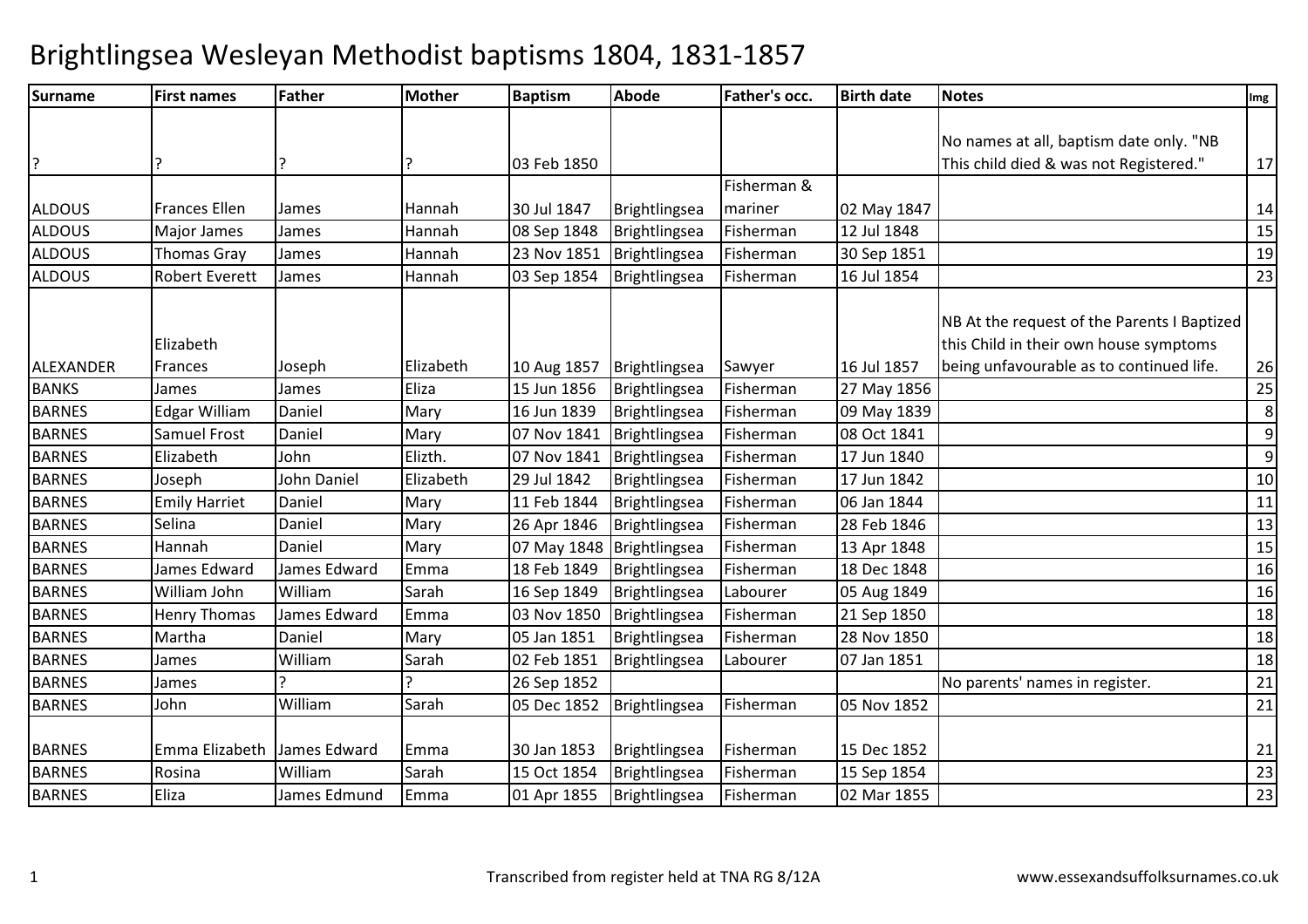| <b>Surname</b>    | <b>First names</b>     | <b>Father</b> | <b>Mother</b> | <b>Baptism</b> | Abode                          | Father's occ. | <b>Birth date</b> | <b>Notes</b> | Img            |
|-------------------|------------------------|---------------|---------------|----------------|--------------------------------|---------------|-------------------|--------------|----------------|
|                   |                        |               |               |                |                                |               |                   |              |                |
| <b>BARNES</b>     | <b>Walter Hazelton</b> | Daniel        | Mary          | 03 Jun 1855    | Brightlingsea                  | Fisherman     | 06 May 1855       |              | 24             |
| <b>BARNES</b>     | Lonsa                  | James Edward  | Emma          | 27 Mar 1857    | Brightlingsea                  | Fisherman     | 27 Feb 1857       |              | 26             |
| <b>BARRINGTON</b> | Mary Ann               | John          | Isabel        | 24 Nov 1850    | Brightlingsea                  | Fisherman     | 26 Oct 1850       |              | 18             |
| <b>BARRINGTON</b> | <b>William James</b>   | John          | Isabella      | 06 Mar 1853    | Brightlingsea                  | Fisherman     | 05 Feb 1853       |              | 21             |
| <b>BENNETT</b>    | <b>Robert Henry</b>    | Henry         | Eliza         | 01 Jun 1851    | Brightlingsea                  | Fisherman     | 24 Apr 1851       |              | 19             |
| <b>BENNETT</b>    | William                | Henry         | Eliza         | 06 Apr 1855    | Brightlingsea                  | Fisherman     | 27 Mar 1853       |              | 23             |
| <b>BENNETT</b>    | Eliza                  | Henry         | Eliza         | 06 Apr 1855    | Brightlingsea                  | Fisherman     | 27 Feb 1855       |              | 23             |
| <b>BIRD</b>       | Emma                   | Henry         | Rebecca       | 23 Sep 1838    | Brightlingsea                  | Fisherman     | 18 May 1834       |              | 8              |
| <b>BIRD</b>       | Elizabeth              | Henry         | Rebecca       | 23 Sep 1838    | Brightlingsea                  | Fisherman     | 08 Jul 1838       |              | 8              |
| <b>BLYTH</b>      | Isabella               | Thos.         | Susan         | 17 Oct 1841    | Brightlingsea                  | Fisherman     | 03 Sep 1841       |              | 9              |
| <b>BLYTH</b>      | Mary Ann               | Thomas        | Susan         | 09 Jul 1843    | Brightlingsea                  | Fisherman     | 19 May 1843       |              | 11             |
| <b>BOLDEN</b>     | Susannah               | James         | Susannah      | 14 Jul 1839    | Brightlingsea                  | Shoemaker     | 10 Jun 1839       |              | 8              |
| <b>BOLDEN</b>     | <b>William Rivers</b>  | James         | Susannah      | 06 Feb 1842    | Brightlingsea                  | Cordwainer    | 30 Nov 1841       |              | 10             |
| <b>BRADBROOK</b>  | Samuel                 | Samuel        | Elizabeth     |                | 18 May 1856   Brightlingsea    | Fisherman     | 15 Feb 1856       |              | 24             |
| <b>BRAGG</b>      | Maria Francis          | Richard       | Maria         | 05 Dec 1847    | Brightlingsea                  | Mariner       | 07 Mar 1847       |              | 14             |
| <b>BRAGG</b>      | Richard                | Richard       | Maria         | 03 Nov 1850    | Brightlingsea                  | Fisherman     | 13 Oct 1850       |              | 17             |
| <b>BRIANT</b>     | William John           | John          | Emma          | 26 Nov 1854    | Brightlingsea                  | Fisherman     | 21 Oct 1854       |              | 23             |
| <b>BROOKS</b>     | Daniel                 | James         | Maria         | 27 Sep 1831    | Brightlingsea                  | Fisherman     | 26 Jul 1830       |              | 6              |
| <b>BROOKS</b>     | Emma Louisa            | James         | Susannah      |                | 30 May 1845   Brightlingsea    | Fisherman     | 06 May 1845       |              | 12             |
| <b>BROOKS</b>     | <b>Edmund James</b>    | James         | Susannah      | 07 Jun 1846    |                                | Fisherman     | 18 May 1846       |              |                |
| <b>BROOKS</b>     | Mary Ann               |               | Rebecca       | 21 Dec 1849    | Brightlingsea<br>Brightlingsea | Mariner       | 30 Aug 1849       |              | 13<br>17       |
| <b>BROOKS</b>     | Rebecca                | George        | Rebecca       | 07 Sep 1851    | Brightlingsea                  | Mariner       | 11 Jul 1851       |              | 19             |
|                   | Charles                | George        |               |                |                                |               |                   |              |                |
| <b>BROWN</b>      | Blomfield              | Joseph        | Mary          | 25 Jul 1845    |                                | Fisherman     |                   |              |                |
|                   | Archer                 |               |               |                | Brightlingsea                  |               | 28 May 1845       |              | 12             |
|                   |                        | Joseph        | Mary          |                |                                |               |                   |              |                |
| <b>BROWN</b>      | William                | Fredrick      | Matilda       | 03 Feb 1850    | Brightlingsea                  | Fisherman     | 17 Nov 1849       |              | 17             |
| <b>BRUCE</b>      | Susan                  | Thomas        | Susan         | 23 Feb 1840    | Brightlingsea                  | Fisherman     | 31 Jan 1840       |              | 8              |
| <b>BRUCE</b>      | Thomas                 | Thomas        | Susan         | 24 Jul 1842    | Brightlingsea                  | Fisherman     | 08 Jun 1842       |              | 10             |
| CANT              | Charlotte              | George        | Charlotte     | 23 Jun 1833    | Brightlingsea                  | Carpenter     | 12 Apr 1833       |              | $\overline{7}$ |
| CANT              | Hannah                 | George        | Charlotte     | 08 Nov 1835    | Brightlingsea                  | Carpenter     | 23 Sep 1835       |              | $\overline{7}$ |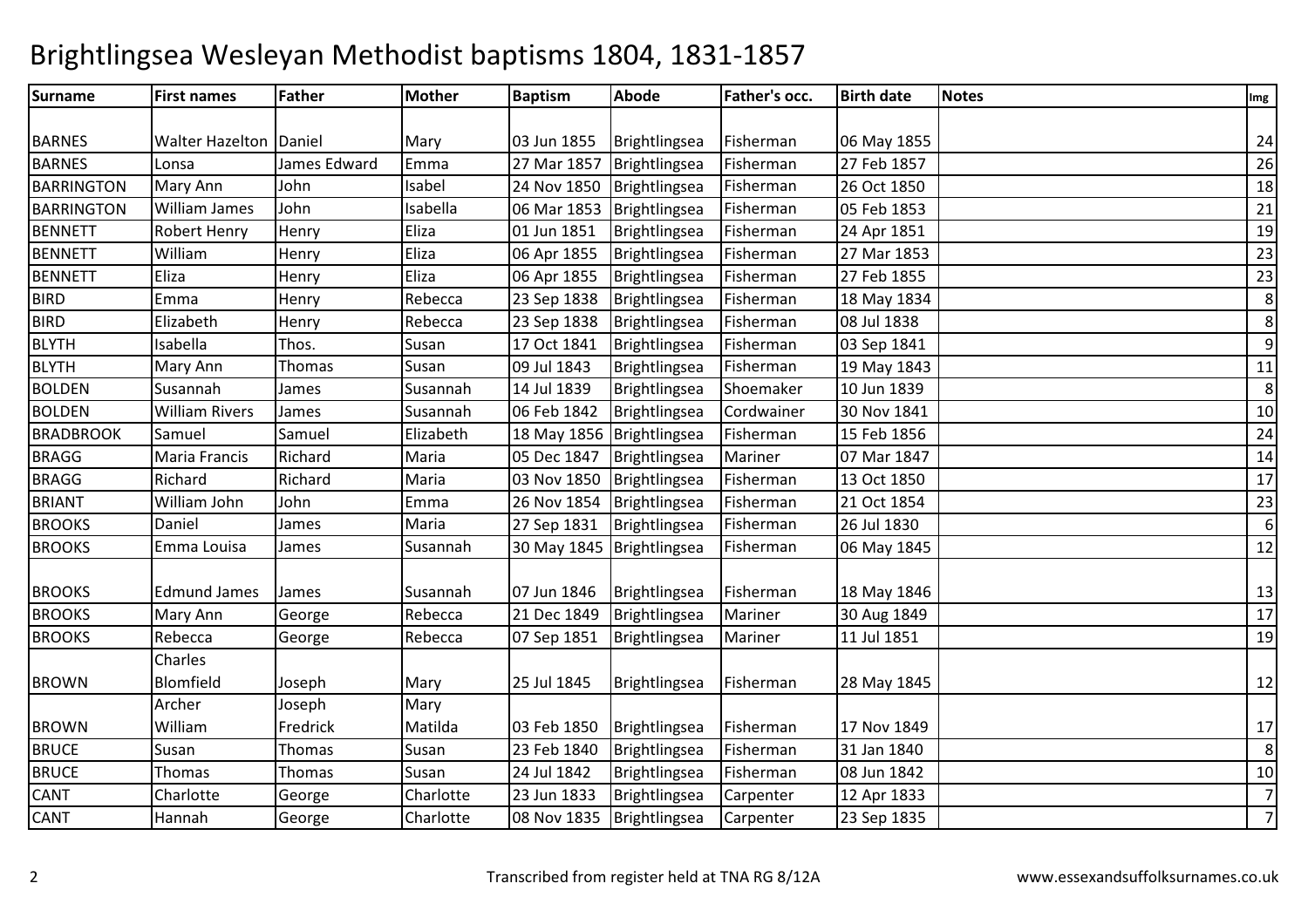| <b>Surname</b> | <b>First names</b>                         | <b>Father</b>                | <b>Mother</b> | <b>Baptism</b> | <b>Abode</b>                | <b>Father's occ.</b>      | <b>Birth date</b> | <b>Notes</b>                                               | Img |
|----------------|--------------------------------------------|------------------------------|---------------|----------------|-----------------------------|---------------------------|-------------------|------------------------------------------------------------|-----|
| CANT           | Ermina                                     | Samuel                       | Ann           | 25 Aug 1839    | Brightlingsea               | Mariner                   | 25 Jul 1839       |                                                            | 8   |
| CANT           | George Grose                               | Samuel                       | Ann           | 28 Oct 1841    | Brightlingsea               | Fisherman                 | 13 Sep 1841       |                                                            | 9   |
| CANT           | Martha                                     | George                       | Charlotte     | 21 Oct 1842    | Brightlingsea               | Carpenter                 | 14 Aug 1842       |                                                            | 10  |
| CANT           | Harriet Jane                               | George                       | Charlotte     | 17 Aug 1845    | Brightlingsea               | Carpenter                 | 28 Jul 1845       |                                                            | 12  |
| CANT           | Elizabeth                                  | Samuel                       | Ann           | 14 Sep 1845    | Brightlingsea               | Fisherman                 | 16 Aug 1845       |                                                            | 12  |
| <b>CANT</b>    | Sarah Ursula                               | Samuel                       | Ann           | 09 Jan 1848    | Brightlingsea               | Fisherman                 | 31 Oct 1847       |                                                            | 15  |
| CANT           | Samuel Mather                              | George                       | Charlotte     | 21 Jul 1848    | Brightlingsea               | Carpenter                 | 24 Jun 1848       |                                                            | 15  |
| CANT           | Sarah Ursula                               | Samuel                       | Ann           | 11 Nov 1849    | Brightlingsea               | Fisherman                 | 30 Sep 1849       |                                                            | 17  |
| CANT           | Joseph Emanuel                             | Samuel                       | Ann           | 11 Nov 1849    | Brightlingsea               | Fisherman                 | 30 Sep 1849       |                                                            | 17  |
| CHAMBERLAIN    | <b>Fleck Pusey</b><br><b>Edward Austin</b> | George                       | Mary Ann      | 08 Jun 1856    | Brightlingsea               | Fisherman                 | 29 Apr 1856       |                                                            | 25  |
| <b>CLEMENT</b> | Jemima                                     | Edward                       | Jemima        | 27 Mar 1857    | Brightlingsea               | Fisherman                 | 30 Jan 1857       |                                                            | 26  |
| <b>COOK</b>    | Sarah                                      | Thomas<br>Saunders<br>Thomas | Sarah         |                | 07 May 1852   Brightlingsea | Fisherman                 | 06 Mar 1852       |                                                            | 20  |
| <b>COOK</b>    | <b>Thomas Closson</b>                      | Saunders                     | Sarah         | 04 Nov 1855    | Brightlingsea               | Fisherman                 |                   |                                                            | 24  |
| <b>COPPIN</b>  | James                                      | George                       | Mary          | 26 Dec 1804    | Brightlingsea               | Shoemaker                 | 25 Nov 1804       |                                                            | 6   |
| <b>COPPIN</b>  | George Carter                              | George                       | Caroline      |                | 30 May 1845   Brightlingsea | Shoemaker                 | ? feb 1845        | Day of birth hard to read - 12th?                          | 12  |
| <b>COPPIN</b>  | Frederic Carter                            | George                       | Caroline      | 20 Jun 1847    | Brightlingsea               | Shoemaker                 | 09 May 1847       |                                                            | 14  |
| <b>COPPIN</b>  | Caroline Carter                            | George                       | Caroline      | 03 Dec 1848    | Brightlingsea               | Shoemaker                 | 10 Sep 1848       |                                                            | 15  |
| <b>COPPIN</b>  | Elizabeth Ann                              | Shepherd<br>Thomas           | Sarah Ann     | 08 Jul 1849    | Brightlingsea               | Shoemaker &<br>dredgerman | 07 Jun 1849       |                                                            | 16  |
| <b>COPPIN</b>  | Julia                                      | George                       | Carroline     | 06 Jul 1851    | Brightlingsea               | Shoemaker                 | 22 Mar 1851       |                                                            | 19  |
| <b>COPPIN</b>  | Catherine                                  | Shepherd                     | Sarah Ann     | 25 Jan 1852    | Brightlingsea               | Shoemaker &<br>dredgerman | 14 Oct 1851       | And again (received into the<br>congregation?) 11 Apr 1852 | 19  |
| <b>COPPIN</b>  | <b>Albert Fredrick</b>                     | George                       | Caroline      |                | 01 May 1853   Brightlingsea | Shoemaker                 | 14 Feb 1853       |                                                            | 21  |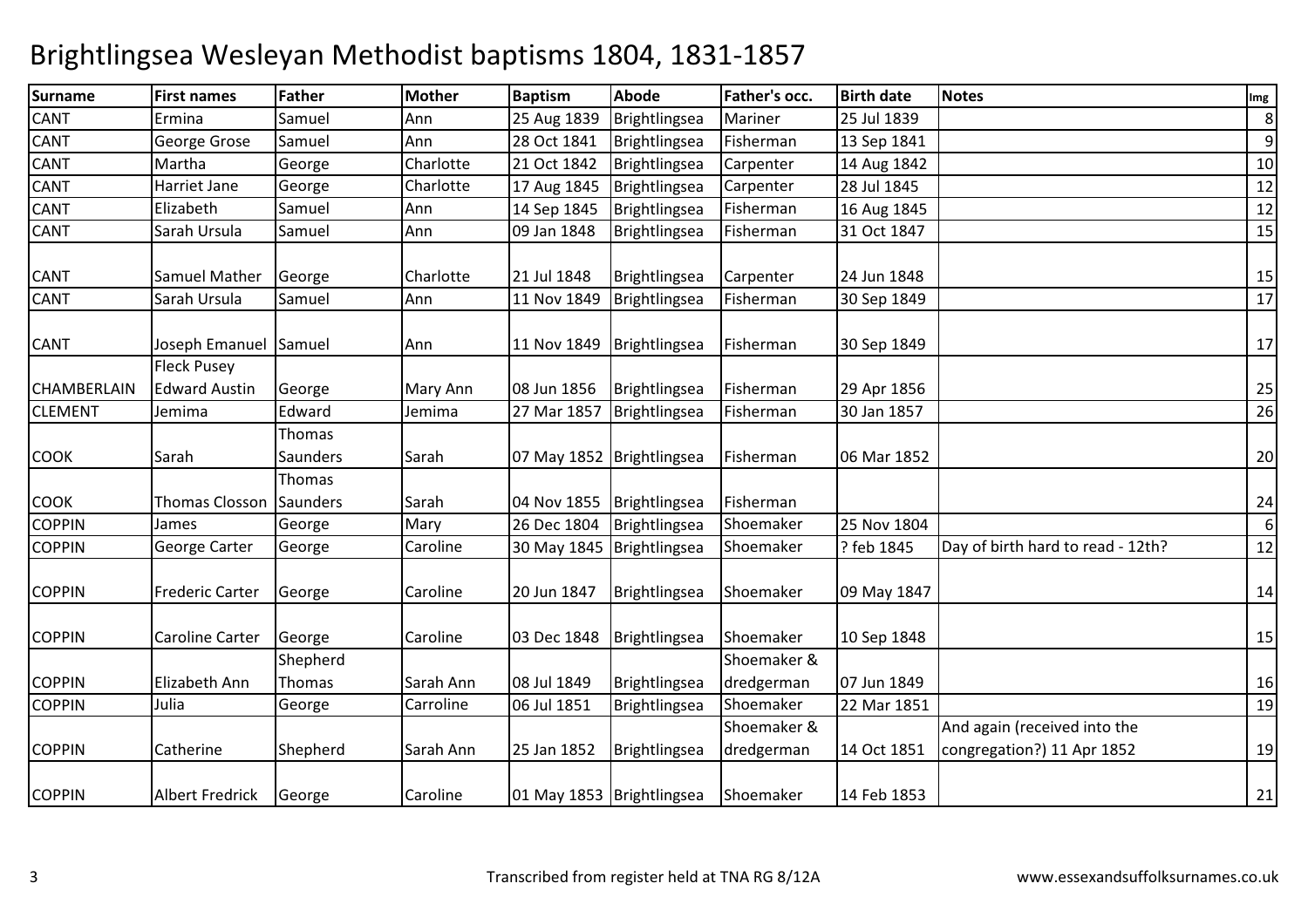| <b>Surname</b> | <b>First names</b>    | Father         | <b>Mother</b> | <b>Baptism</b>              | Abode                       | Father's occ. | <b>Birth date</b> | <b>Notes</b> | Img |
|----------------|-----------------------|----------------|---------------|-----------------------------|-----------------------------|---------------|-------------------|--------------|-----|
|                |                       |                |               |                             |                             | Shoemaker &   |                   |              |     |
| <b>COPPIN</b>  | Fredrick Joseph       | Shepherd Thos. | Sarah Ann     | 04 Dec 1853                 | Brightlingsea               | dredgerman    | 27 Sep 1853       |              | 22  |
| <b>COPPIN</b>  | <b>Walter Carter</b>  | George         | Caroline      | 04 Nov 1855                 | Brightlingsea               | Shoemaker     | 24 Aug 1855       |              | 24  |
|                |                       |                |               |                             |                             | Shoemaker &   |                   |              |     |
| <b>COPPIN</b>  | <b>William George</b> | Shepherd Thos. | Sarah Ann     | 30 Mar 1856   Brightlingsea |                             | dredgerman    | 11 Feb 1856       |              | 24  |
| <b>COPSEY</b>  | <b>Tamer Ann</b>      | James          | Caroline      | 01 Oct 1854                 | Brightlingsea               | Mariner       | 22 Aug 1854       |              | 23  |
| <b>DAWSON</b>  | Ellen                 | John           | Eliza         | 05 Dec 1852                 | Brightlingsea               | Labourer      | 08 Feb 1847       |              | 21  |
| <b>DAWSON</b>  | Fanny                 | John           | Eliza         | 05 Dec 1852                 | Brightlingsea               | Labourer      | 07 Sep 1849       |              | 21  |
| <b>DAWSON</b>  | Alfred Alexander John |                | Eliza         | 21 Aug 1853                 | Brightlingsea               | Labourer      | 21 Jul 1853       |              | 22  |
| <b>DAWSON</b>  | Agness Elizabeth John |                | Eliza         | 05 Jul 1857                 | Brightlingsea               | Labourer      | 23 May 1857       |              | 26  |
|                | William               |                |               |                             |                             |               |                   |              |     |
| <b>DENT</b>    | Frederick             | William        | Maria         | 16 Nov 1851                 | Brightlingsea               | Fisherman     | 07 Oct 1851       |              | 19  |
| <b>DENT</b>    | George John           | William        | Maria         | 30 Jul 1854                 | Brightlingsea               | Fisherman     | 01 Jun 1854       |              | 22  |
| <b>DENT</b>    | <b>Fanny Maria</b>    | William        | Maria         | 10 May 1857                 | Brightlingsea               | Fisherman     | 29 Jan 1857       |              | 26  |
| <b>DOWMAN</b>  | Eliza Emma            | George         | Eliza Ann     | 05 Dec 1847                 | Brightlingsea               | Fisherman     | 11 Sep 1847       |              | 15  |
| <b>DOWMAN</b>  | George Edmund         | George         | Eliza Ann     | 27 May 1849   Brightlingsea |                             | Fisherman     | 14 Mar 1849       |              | 16  |
| <b>DOWMAN</b>  | Meliania              | George         | Eliza Ann     | 01 Dec 1850                 | Brightlingsea               | Fisherman     | 26 Aug 1850       |              | 18  |
| <b>EAGLE</b>   | Sarah                 | Emanuel        | Lucy          | 21 Jun 1844                 | Brightlingsea               | Fisherman     | 17 Apr 1844       |              | 11  |
| <b>EAGLE</b>   | Emma                  | Emanuel        | Lucy          | 25 Sep 1846                 | Brightlingsea               | Fisherman     | 19 Jul 1846       |              | 13  |
| EAGLE          | Elizabeth             | Emanuel        | Lucy          | 29 Oct 1848                 | Brightlingsea               | Fisherman     | 26 Sep 1848       |              | 15  |
| EAGLE          | Anne                  | Emanuel        | Lucy          | 13 Apr 1851                 | Brightlingsea               | Fisherman     | 11 Mar 1851       |              | 18  |
| EAGLE          | George                | Emanuel        | Lucey         | 26 Jun 1853                 | Brightlingsea               | Fisherman     | 18 May 1853       |              | 21  |
| <b>EAGLE</b>   | Eliza                 | Emanuel        | Lucy          | 17 Aug 1855                 | Brightlingsea               | Fisherman     | 22 Jun 1855       |              | 24  |
|                |                       |                | Martha        |                             |                             | Grocer &      |                   |              |     |
| <b>EALEY</b>   | <b>Walter Allen</b>   | John Joseph    | Haywood       | 15 Aug 1852                 | Brightlingsea               | <b>Draper</b> | 19 Jul 1852       |              | 20  |
|                |                       |                |               |                             |                             | Grocer &      |                   |              |     |
| <b>EALEY</b>   | John Wesley           | John Joseph    | Martha        | 06 Nov 1853                 | Brightlingsea               | <b>Draper</b> | 08 Oct 1853       |              | 22  |
|                |                       |                |               |                             |                             | Grocer &      |                   |              |     |
| <b>EALEY</b>   | <b>Alice Emily</b>    | John Joseph    | Martha        |                             | 25 Nov 1855   Brightlingsea | <b>Draper</b> | 27 Oct 1855       |              | 24  |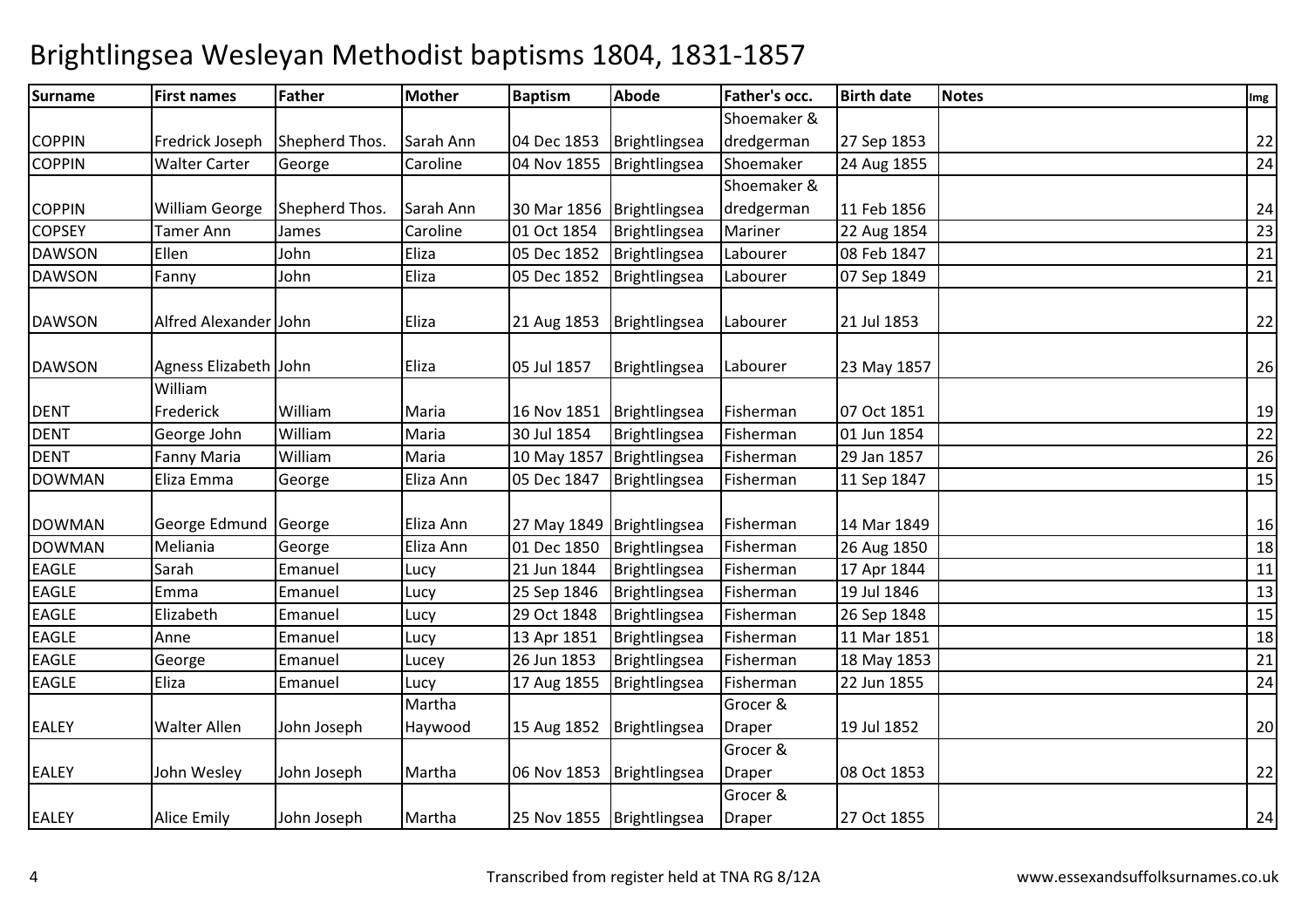| <b>Surname</b>    | <b>First names</b>      | <b>Father</b> | <b>Mother</b>       | <b>Baptism</b> | Abode         | Father's occ.          | <b>Birth date</b> | <b>Notes</b>                        | Img            |
|-------------------|-------------------------|---------------|---------------------|----------------|---------------|------------------------|-------------------|-------------------------------------|----------------|
| <b>ELLIS</b>      | Emma Elizth.            | John          | Elizth.             | 05 Sep 1841    | Brightlingsea | Fisherman              | 06 Aug 1841       |                                     | $\overline{9}$ |
| <b>ELLIS</b>      | Catherine Nancy John    |               | Nancy               | 20 Jun 1847    | Brightlingsea | Fisherman              | 24 Apr 1847       |                                     | 14             |
| <b>ELLIS</b>      | Joseph Carter           | John          | Nancy               | 28 Oct 1849    | Brightlingsea | Mariner &<br>fisherman | 24 Aug 1849       |                                     | 16             |
| <b>ELLIS</b>      | John Fredrick           | John          | Nancy               | 11 Apr 1852    | Brightlingsea | Mariner &<br>fisherman | 05 Feb 1852       |                                     | 20             |
| <b>ELLIS</b>      | Emily Elizabeth         | John          | Nancy               | 11 Feb 1855    | Brightlingsea | Fisherman              | 24 Nov 1854       |                                     | 23             |
| <b>EVERETT</b>    | Amanda Maria            | Thomas        | Maria               | 27 Apr 1851    | Brightlingsea | Fisherman              | 01 Apr 1851       |                                     | 19             |
| <b>EVERETT</b>    | Arabella                | Thomas        | Maria               | 08 Jan 1854    | Brightlingsea | Fisherman              | 14 Nov 1853       |                                     | 22             |
| <b>FARRINGTON</b> | Joseph Thomas           | Joseph        | Susannah            | 27 Jun 1841    | Brightlingsea | Fisherman              | 15 May 1841       |                                     | 9              |
| <b>FARRINGTON</b> | Thomas Joseph           | Joseph        | Susannah            | 06 Nov 1842    | Brightlingsea | Fisherman              | 03 Oct 1842       |                                     | 10             |
| <b>FARRINGTON</b> | Susannah                | Joseph        | Susannah            | 05 Jan 1845    | Brightlingsea | Fisherman              | 27 Nov 1844       |                                     | 11             |
| <b>FARRINGTON</b> | Isaac                   | John          | Susannah            | 21 Mar 1847    | Brightlingsea | Fisherman              | 31 Jan 1847       |                                     | 13             |
| <b>FARRINGTON</b> | Hannah                  | Joseph        | Susannah            | 30 Apr 1848    | Brightlingsea | Fisherman              | 26 Feb 1848       |                                     | 15             |
| <b>FARRINGTON</b> | Eliza                   | Joseph        | Susanna             | 14 Jul 1850    | Brightlingsea | Fisherman              | 20 May 1850       |                                     | 17             |
| <b>FARRINGTON</b> |                         | Joseph        | Susanna             | 26 Sep 1852    | Brightlingsea | Fisherman              | 23 Jul 1852       | Child's first name not in register. | 20             |
| <b>FARRINGTON</b> | George                  | Joseph        | Susanna             | 29 Apr 1855    | Brightlingsea | Fisherman              | 22 Feb 1855       |                                     | 23             |
| <b>FIELDGATE</b>  | William                 | Emanuel       | Elizabeth<br>Hannah | 14 Sep 1845    | Brightlingsea | Fisherman              | 15 Aug 1845       |                                     | 12             |
| <b>FIELDGATE</b>  | <b>George Mayhew</b>    | Emanuel       | Elizabeth<br>Hannah | 22 Aug 1847    | Brightlingsea | Fisherman              | 13 Jul 1847       |                                     | 14             |
| <b>FIELDGATE</b>  | Daniel Barnard          | Daniel        | Lucy                | 21 Sep 1849    | Brightlingsea | Fisherman              | 31 Jul 1849       |                                     | 16             |
|                   | Elizabeth               |               | Elizabeth           |                |               | Mariner &              |                   |                                     |                |
| <b>FIELDGATE</b>  | Hannah                  | Emanuel       | Hannah              | 28 Oct 1849    | Brightlingsea | fisherman              | 08 Sep 1849       |                                     | 16             |
| <b>FIELDGATE</b>  | Allen                   | Daniel        | Lucy                | 06 Jul 1851    | Brightlingsea | Fisherman              | 21 May 1851       |                                     | 19             |
| <b>FIRMAN</b>     | Daniel                  | John          | Mary                | 03 Apr 1831    | Brightlingsea | Fisherman              | 21 Feb 1831       |                                     | 6              |
| <b>FISHER</b>     | Emmer Elizabeth Abraham |               | Mary Ann            | 27 Apr 1851    | Brightlingsea | Grocer                 | 21 Apr 1845       |                                     | 18             |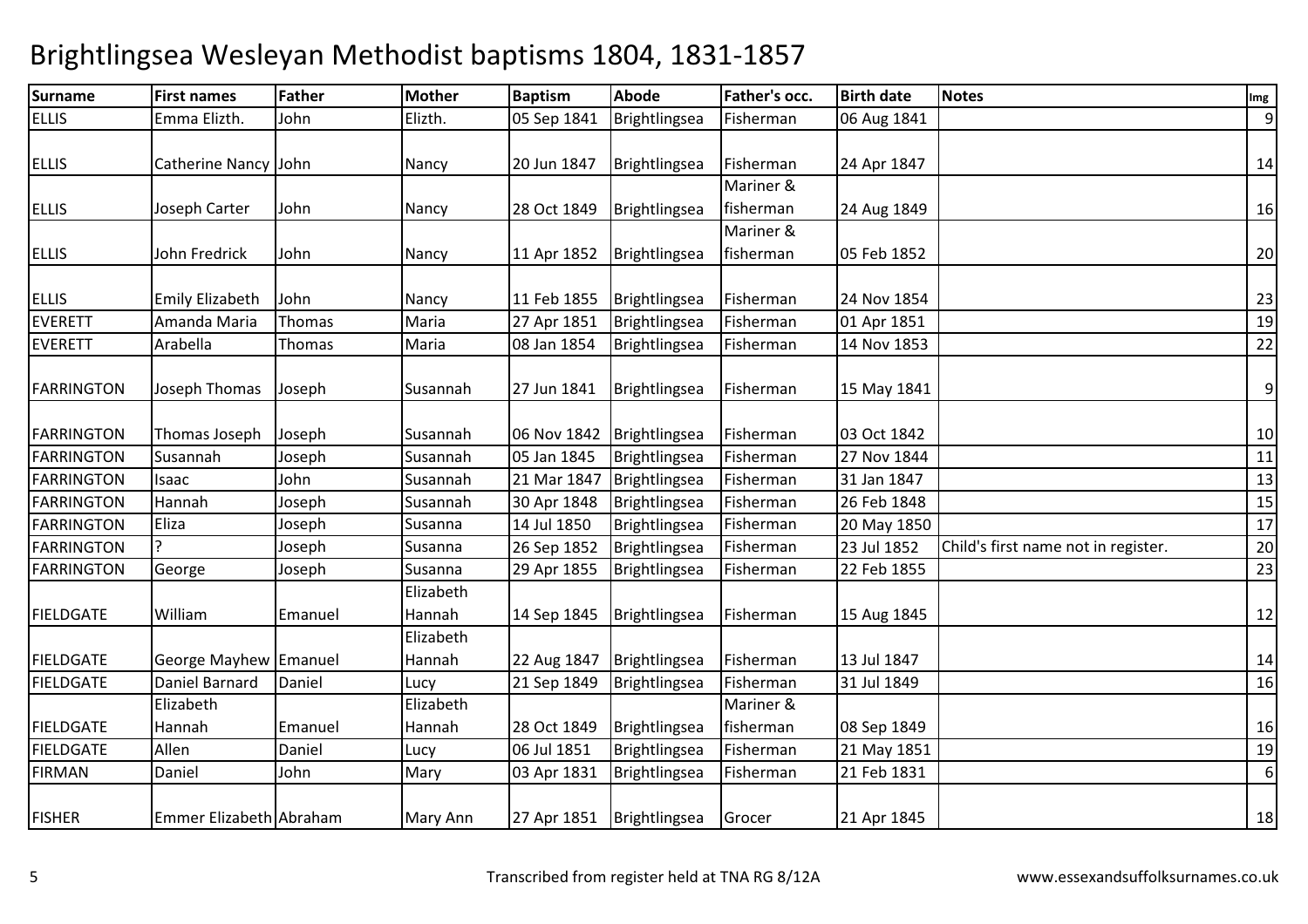| <b>Surname</b>  | <b>First names</b>    | <b>Father</b>         | <b>Mother</b>     | <b>Baptism</b> | Abode                       | <b>Father's occ.</b> | <b>Birth date</b> | <b>Notes</b>                                                                      | Img |
|-----------------|-----------------------|-----------------------|-------------------|----------------|-----------------------------|----------------------|-------------------|-----------------------------------------------------------------------------------|-----|
| <b>FISHER</b>   | <b>Agness Emmer</b>   | Abraham               | Mary Ann          | 27 Apr 1851    | Brightlingsea               | Grocer               | 14 Dec 1846       |                                                                                   | 18  |
| <b>FISHER</b>   | Abraham               | Abraham               | Mary Ann          | 27 Apr 1851    | Brightlingsea               | Grocer               | 28 Jun 1848       |                                                                                   | 18  |
| <b>FISHER</b>   | John Albert           | Abraham               | Mary Ann          | 19 Mar 1852    | Brightlingsea               | Grocer               | 01 Feb 1852       |                                                                                   | 20  |
| <b>FRENCH</b>   | Isiaiah James         | Isiaiah               | Emma              | 08 Feb 1852    | Brightlingsea               | Fisherman            | 17 Dec 1851       |                                                                                   | 20  |
| <b>FRENCH</b>   | James William         | James William         | <b>Susan Ann</b>  | 26 Jun 1853    | Brightlingsea               | Fisherman            | 01 Jun 1853       |                                                                                   | 21  |
| <b>FRENCH</b>   | <b>Albert Lewis</b>   | Isaiah                | Emma              | 29 Jan 1854    | Brightlingsea               | Fisherman            | 01 Jan 1854       |                                                                                   | 22  |
|                 |                       |                       |                   |                |                             |                      |                   | Father's name entered as William, then<br>James added in. Not clear if Willam was |     |
| <b>FRENCH</b>   | Alfred                | James William?        | Susan Ann         |                | 11 Mar 1855   Brightlingsea | Fisherman            | 28 Dec 1854       | then crossed out.                                                                 | 23  |
| <b>FRENCH</b>   | <b>George Harry</b>   | James William         | Susan Ann         | 05 Jun 1857    | Brightlingsea               | Fisherman            | 08 May 1857       |                                                                                   | 26  |
| <b>GARDINER</b> | John Robert           | William               | Sarah             |                | 25 May 1845   Brightlingsea | Fisherman            | 22 Mar 1845       |                                                                                   | 12  |
| <b>GENTREY</b>  | Thersa                | William               | Eliza             | 09 Aug 1840    | Brightlingsea               | <b>Brickmaker</b>    | 18 Jul 1840       |                                                                                   | 9   |
| <b>GODFREY</b>  | William               | Robert                | Elizabeth         |                | 30 May 1845   Brightlingsea | Fisherman            | 25 Mar 1845       |                                                                                   | 12  |
| <b>GODFREY</b>  | Eliza                 | Robert                | Elizabeth         | 24 Dec 1848    | Brightlingsea               | Fisherman            | 12 Nov 1848       |                                                                                   | 15  |
| <b>GODFREY</b>  | Ellen                 | Robert                | Elizabeth         |                | 25 May 1851 Brightlingsea   | Fisherman            | 23 Mar 1851       |                                                                                   | 19  |
| <b>GODFREY</b>  | Sarah                 | William               | Ann               | 11 Jan 1852    | Brightlingsea               | Labourer             | 18 Nov 1851       |                                                                                   | 19  |
| <b>GODFREY</b>  | George Edward         | Robert                | Elizth.           | 05 Jun 1857    | Brightlingsea               |                      | * Mar 1857        | Day of birth is 31st, but looks like there's a<br>line through it.                | 26  |
| <b>GOFF</b>     | William<br>Marrington | William<br>Marrington | <b>Betsy Ann</b>  | 31 Jul 1842    | Brightlingsea               | Fisherman            | 05 Jul 1842       |                                                                                   | 10  |
| <b>GOFF</b>     | <b>Grace Emily</b>    | William               | <b>Betsy Ann</b>  | 28 Dec 1845    | Brightlingsea               | Fisherman            | 30 Nov 1845       |                                                                                   | 13  |
| <b>GOFF</b>     | <b>Richard Harvey</b> | William               | <b>Betsey Ann</b> | 04 Nov 1849    | Brightlingsea               | Fisherman            | 24 Sep 1849       |                                                                                   | 16  |
| <b>GOOGE</b>    | Robert                | John                  | Mary              | 20 Oct 1842    | Brightlingsea               | Labourer             | 22 Aug 1842       |                                                                                   | 10  |
| <b>GOOGE</b>    | <b>Robert Henry</b>   | <b>Moses</b>          | Sarah             |                | 25 May 1856   Brightlingsea | Labourer             | 26 Mar 1856       |                                                                                   | 25  |
| <b>GOOGE</b>    | Ellen                 | Aaron                 | Mary Ann          | 07 Dec 1856    | Brightlingsea               | Fisherman            | 19 Oct 1856       |                                                                                   | 26  |
| <b>GOUGE</b>    | Elijah                | John                  | Mary              | 27 Oct 1844    | Brightlingsea               | Labourer             | 29 Sep 1844       |                                                                                   | 11  |
| <b>GOUGE</b>    | Solomon               | John                  | Mary              | 04 Apr 1847    | Brightlingsea               | Labourer             | 14 Feb 1847       |                                                                                   | 14  |
| GOULD           | Maria Lewis           | William               | Maria             | 03 Oct 1852    | Brightlingsea               | Fisherman            | 05 Sep 1852       |                                                                                   | 21  |
| GOULD           | <b>William Lewis</b>  | William               | Maria             | 02 Apr 1854    | Brightlingsea               | Fisherman            | 03 Mar 1854       |                                                                                   | 22  |
|                 |                       |                       |                   |                |                             | Officer of           |                   |                                                                                   |     |
| <b>GRAY</b>     | Jessey                | Thomas                | Maria             | 17 Jun 1838    | Brightlingsea               | Coastguard           | 21 May 1838       |                                                                                   | 8   |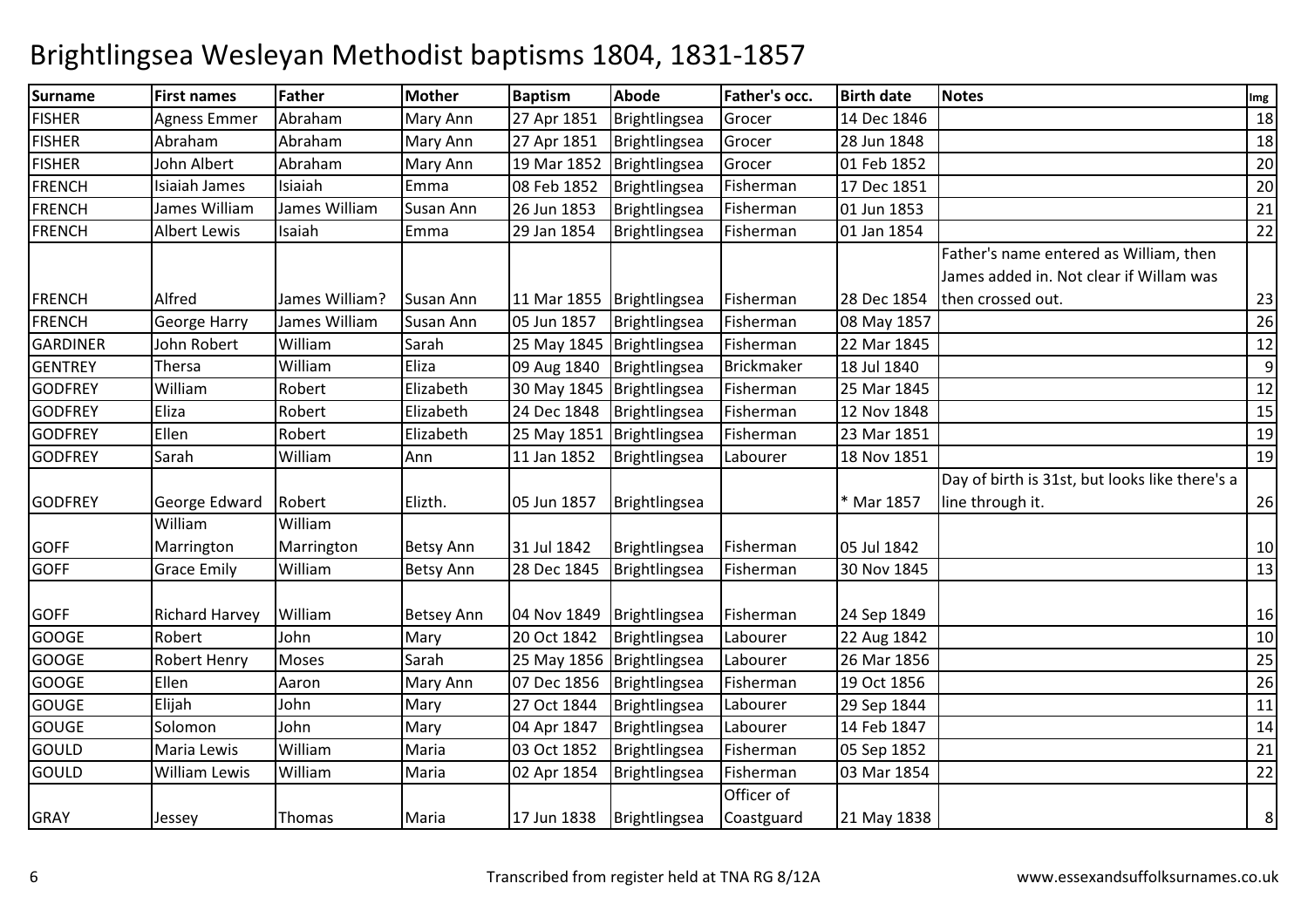| <b>Surname</b>    | <b>First names</b>          | <b>Father</b>  | <b>Mother</b> | <b>Baptism</b> | Abode                       | <b>Father's occ.</b> | <b>Birth date</b> | <b>Notes</b>                                                                        | Img |
|-------------------|-----------------------------|----------------|---------------|----------------|-----------------------------|----------------------|-------------------|-------------------------------------------------------------------------------------|-----|
|                   |                             |                |               |                |                             |                      |                   |                                                                                     |     |
| <b>GRIMSEY</b>    | Susanna Jemima George       |                | Susannah      | 22 Aug 1847    | Brightlingsea               | Fisherman            | 31 Jul 1847       |                                                                                     | 14  |
| <b>GRIMSEY</b>    | Eliza Sarward               | George         | Susanna       | 14 Apr 1850    | Brightlingsea               | Fisherman            | 13 Feb 1850       |                                                                                     | 17  |
| <b>HAMBROOK</b>   | Julia Lenora                | Thomas         | Mary          | 07 Nov 1847    | Brightlingsea               | Coastguard           | 14 Sep 1847       |                                                                                     | 14  |
| <b>HAMBROOK</b>   | Rosabella                   | Thos.          | Mary          | 12 Jun 1853    | Brightlingsea               | Coastguard           | 27 Apr 1853       |                                                                                     | 21  |
| <b>HAWKINS</b>    | James                       | Henry          | Esther        | 10 Aug 1851    | Brightlingsea               | Coastguard           | 18 Jul 1851       |                                                                                     | 19  |
|                   |                             |                |               |                |                             |                      |                   | NB At the ernest request of the Parents in<br>their own House I Baptized this child |     |
| <b>HEDGETHORN</b> | Joseph                      | James          | Matilda Ann   | 25 Nov 1856    | Brightlingsea               | Shipwright           | 31 Oct 1856       | symptoms being unfavourable to life.                                                | 26  |
| <b>HERBERT</b>    | William Edward              | William Edward | Charlotte     | 19 Jul 1857    | Brightlingsea               | Fisherman            | 15 Jun 1857       |                                                                                     | 26  |
| <b>HILLS</b>      | Emma Elizabeth              | Samuel         | Harriett      | 27 Oct 1844    | Brightlingsea               | Fisherman            | 30 Sep 1844       |                                                                                     | 11  |
| <b>HUGHES</b>     | Sarah Ann                   | William        | Caroline      | 17 Aug 1845    | Brightlingsea               | Fisherman            | 17 Jul 1845       |                                                                                     | 12  |
|                   | William                     |                |               |                |                             |                      |                   |                                                                                     |     |
| <b>HUGHES</b>     | Jonathan                    | William        | Caroline      | 12 Sep 1847    | Brightlingsea               | Fisherman            | 04 Aug 1847       |                                                                                     | 14  |
|                   |                             | William        |               |                |                             |                      |                   |                                                                                     |     |
| <b>HUGHES</b>     | <b>Isaac Yeates</b>         | Jonathan       | Caroline      | 06 Oct 1850    | Brightlingsea               | Fisherman            | 21 Aug 1850       |                                                                                     | 17  |
| <b>HUGHES</b>     | Edward                      | Edward         | Eliza         | 19 Oct 1851    | Brightlingsea               | Fisherman            | 06 Sep 1851       |                                                                                     | 19  |
| <b>HUGHES</b>     | Caroline                    | William        | Caroline      | 01 Aug 1852    | Brightlingsea               | Fisherman            | 13 Jun 1852       |                                                                                     | 20  |
| <b>HUGHES</b>     | Lucas                       | William        | Caroline      | 18 Jun 1854    | Brightlingsea               | Fisherman            | 02 May 1854       |                                                                                     | 22  |
|                   | Thomas                      |                |               |                |                             |                      |                   |                                                                                     |     |
| <b>HUGHES</b>     | Farrington                  | William        | Caroline      |                | 25 May 1856   Brightlingsea | Fisherman            | 16 Mar 1856       |                                                                                     | 25  |
| <b>IVES</b>       | Ellen Elizabeth             | Thomas         | Elizabeth     | 11 Dec 1831    | Brightlingsea               | Fisherman            | 23 Sep 1825       |                                                                                     | 6   |
| <b>IVES</b>       | Eliza Ann                   | Thomas         | Elizabeth     | 11 Dec 1831    | Brightlingsea               | Fisherman            | 01 Jun 1830       |                                                                                     | 6   |
| <b>JEFFERIES</b>  | Alfred Edward               | Alfred John    | Sarah         | 16 Dec 1849    | Brightlingsea               | Fisherman            | 20 Nov 1849       |                                                                                     | 17  |
|                   |                             |                |               |                |                             |                      |                   | NB this child died & was buried May 8th                                             |     |
| <b>JEFFERIES</b>  | Lappage William Alfred John |                | Sarah         |                | 01 May 1852   Brightlingsea | Fisherman            | 06 Apr 1852       | 1852. See that date in Register of Burials.                                         | 20  |
| <b>JEFFERIES</b>  | <b>Robert Lewis</b>         | Alfred John    | Sarah         | 29 Jan 1854    | Brightlingsea               | Fisherman            | 15 Dec 1853       |                                                                                     | 22  |
| <b>JEFFERIES</b>  | Alicia Lucy                 | Alfred John    | Sarah         |                | 30 Mar 1856   Brightlingsea | Fisherman            | 02 Mar 1856       |                                                                                     | 24  |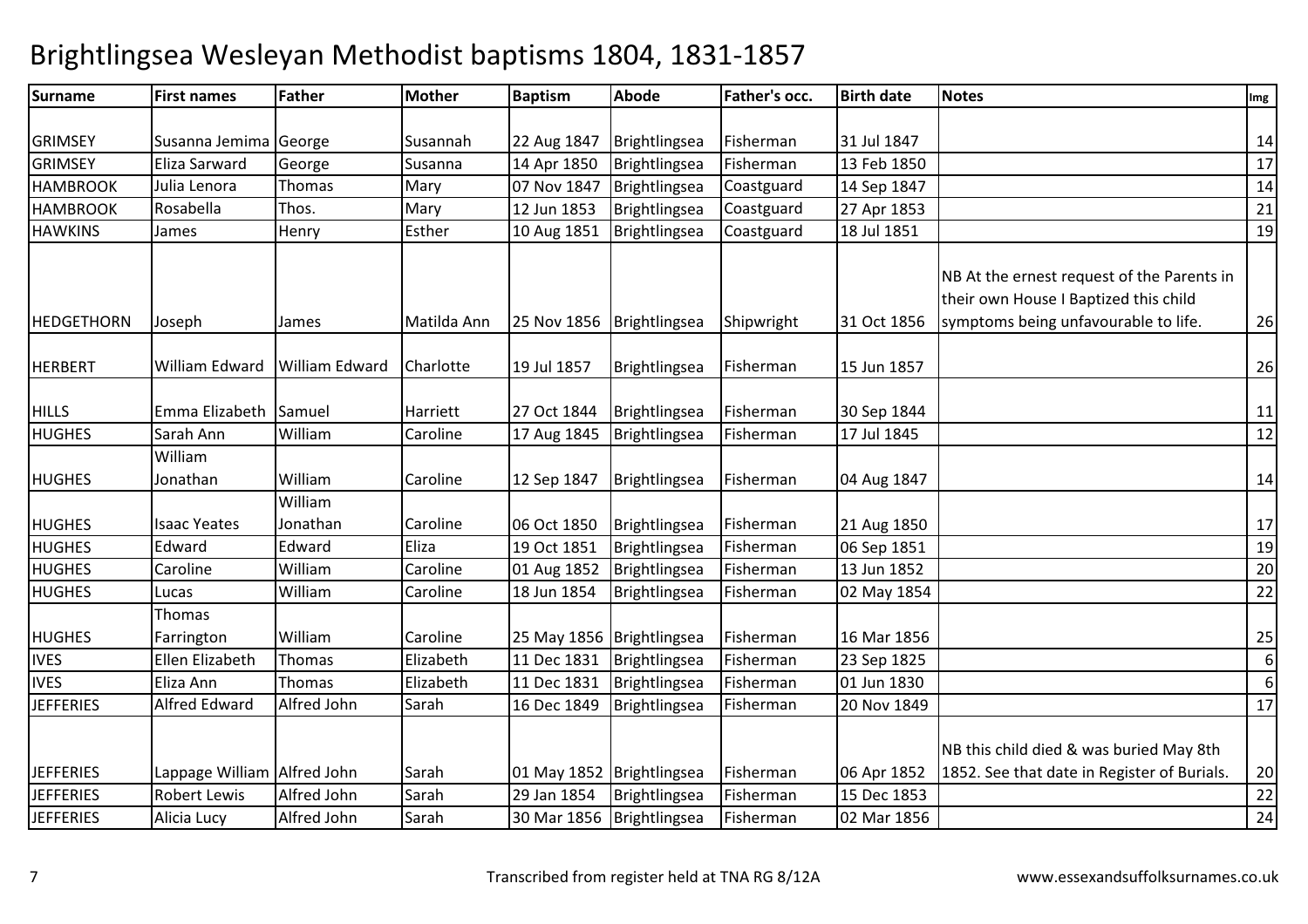| <b>Surname</b>  | <b>First names</b>   | <b>Father</b> | <b>Mother</b>              | <b>Baptism</b> | Abode                       | <b>Father's occ.</b> | <b>Birth date</b> | <b>Notes</b>                                                                                                           | Img            |
|-----------------|----------------------|---------------|----------------------------|----------------|-----------------------------|----------------------|-------------------|------------------------------------------------------------------------------------------------------------------------|----------------|
|                 |                      |               |                            |                |                             |                      |                   |                                                                                                                        |                |
| <b>JENTRY</b>   | William Robert       | William       | Lydia                      | 05 Jan 1851    | Brightlingsea               | Fisherman            | 20 Jun 1850       |                                                                                                                        | 18             |
| <b>JOLLEY</b>   | Elizabeth            | Jonathan      | Elizabeth                  | 05 Dec 1852    | Brightlingsea               | Fisherman            | 05 Nov 1852       |                                                                                                                        | 21             |
| <b>JOLLY</b>    | Mary Ann             | Jonathan      | Elizabeth                  | 26 Mar 1854    | Brightlingsea               | Fisherman            | 09 Feb 1854       |                                                                                                                        | 22             |
| <b>JOLLY</b>    | Jonathan             | Jonathan      | Elizabeth                  | 02 Nov 1856    | Brightlingsea               | Fisherman            | 07 Jun 1856       |                                                                                                                        | 25             |
| <b>KERRIDGE</b> | Martha               | Oliver        | Martha                     | 10 Sep 1837    | Brightlingsea               | Labourer             | 18 Aug 1836       |                                                                                                                        | $\overline{7}$ |
| <b>KERRIDGE</b> | Charles              | John          | Ann                        | 23 Sep 1838    | Brightlingsea               | Labourer             | 18 Aug 1835       |                                                                                                                        | 8              |
| <b>KERRIDGE</b> | Ann Eliza            | James         | Ann Maria                  | 19 Nov 1841    | Brightlingsea               | Fisherman            | 16 Oct 1841       | Out of sequence                                                                                                        | 10             |
| <b>KERRIDGE</b> | Robert               | James         | Ann Maria                  | 03 Nov 1843    | Brightlingsea               | Fisherman            | 12 Oct 1843       |                                                                                                                        | 11             |
| <b>KERRIDGE</b> | James Isaac          | James         | Ann Maria                  | 26 Apr 1846    | Brightlingsea               | Fisherman            | 24 Mar 1846       |                                                                                                                        | 13             |
| LAKE            | John Harriss         | John          | Mary                       | 21 Feb 1847    | Brightlingsea               | Carpenter            | 23 Jan 1847       |                                                                                                                        | 13             |
| LAKE            | Walter               | John          | Mary                       | 31 Dec 1848    | Brightlingsea               | Carpenter            | 01 Dec 1848       |                                                                                                                        | 16             |
| LAKE            | Alfred               | John          | Mary                       | 02 Feb 1851    | Brightlingsea               | Carpenter            | 15 Dec 1850       |                                                                                                                        | 18             |
| LAKE            | Clarence             | John          | Mary                       | 30 Jan 1853    | Brightlingsea               | Carpenter            | 07 Dec 1852       |                                                                                                                        | 21             |
| LAKE            | Joseph               | John          | Mary                       | 23 Jun 1854    | Brightlingsea               | Carpenter            | 20 May 1854       |                                                                                                                        | 22             |
| LAKE            | Edgar                | John          | Mary                       | 22 Jul 1855    | Brightlingsea               | Carpenter            | 09 Jun 1855       |                                                                                                                        | 24             |
| LEE             | James Kent           | James         | Mary Ann                   |                | 02 May 1845   Brightlingsea | Fisherman            | 14 Feb 1845       |                                                                                                                        | 12             |
| LEE             | Mary Ann             | James         | Mary Ann                   | 04 Oct 1846    | Brightlingsea               | Fisherman            | 13 Aug 1846       |                                                                                                                        | 13             |
| LEWES           | <b>William James</b> | William       | Caroline                   | 11 Jan 1852    | Brightlingsea               | Fisherman            | 03 Nov 1851       |                                                                                                                        | 19             |
| <b>LEWES</b>    | George Henry         | William       | Caroline                   |                | 01 May 1853   Brightlingsea | Fisherman            | 25 Mar 1853       |                                                                                                                        | 21             |
|                 |                      |               |                            |                |                             |                      |                   | NB At the request of the mother in her<br>own House I Baptized this child The<br>Medical Man considering the child not |                |
| LEWES           | Albert               | William       | Caroline                   | 05 Aug 1857    | Brightlingsea               | Fisherman            | 15 Jul 1857       | likely to survive.                                                                                                     | 26             |
| LEWIS           | Mary Ann             | James         | Mary Ann                   | 01 Dec 1850    | Brightlingsea               | Fisherman            | 26 Sep 1850       |                                                                                                                        | 18             |
| LEWIS           | Lydia                | William       | Caroline                   |                | 25 May 1855 Brightlingsea   | Fisherman            | 17 Apr 1855       |                                                                                                                        | 23             |
| <b>MANN</b>     | Samuel               | James         | Jane                       | 17 Jun 1838    | Brightlingsea               | Fisherman            | 15 Apr 1837       |                                                                                                                        | 8              |
| <b>MANN</b>     | Emma Jane            | James         | Jane Elizabeth 05 Sep 1841 |                | Brightlingsea               | Fisherman            | 05 Aug 1841       |                                                                                                                        | 9              |
| <b>MARTIN</b>   | George Albert        | Shadrach      | Elizabeth                  | 20 Oct 1854    | Brightlingsea               | Fisherman            | 16 Aug 1854       |                                                                                                                        | 23             |
| <b>MARTIN</b>   | Edwin                | Shadrach      | Elizabeth                  | 07 Sep 1856    | Brightlingsea               | Fisherman            | 20 Jul 1856       |                                                                                                                        | 25             |
| MASKELL         | William              | William       | Hart.                      | 19 Jul 1844    | Brightlingsea               | Fisherman            | 16 Jun 1844       |                                                                                                                        | 11             |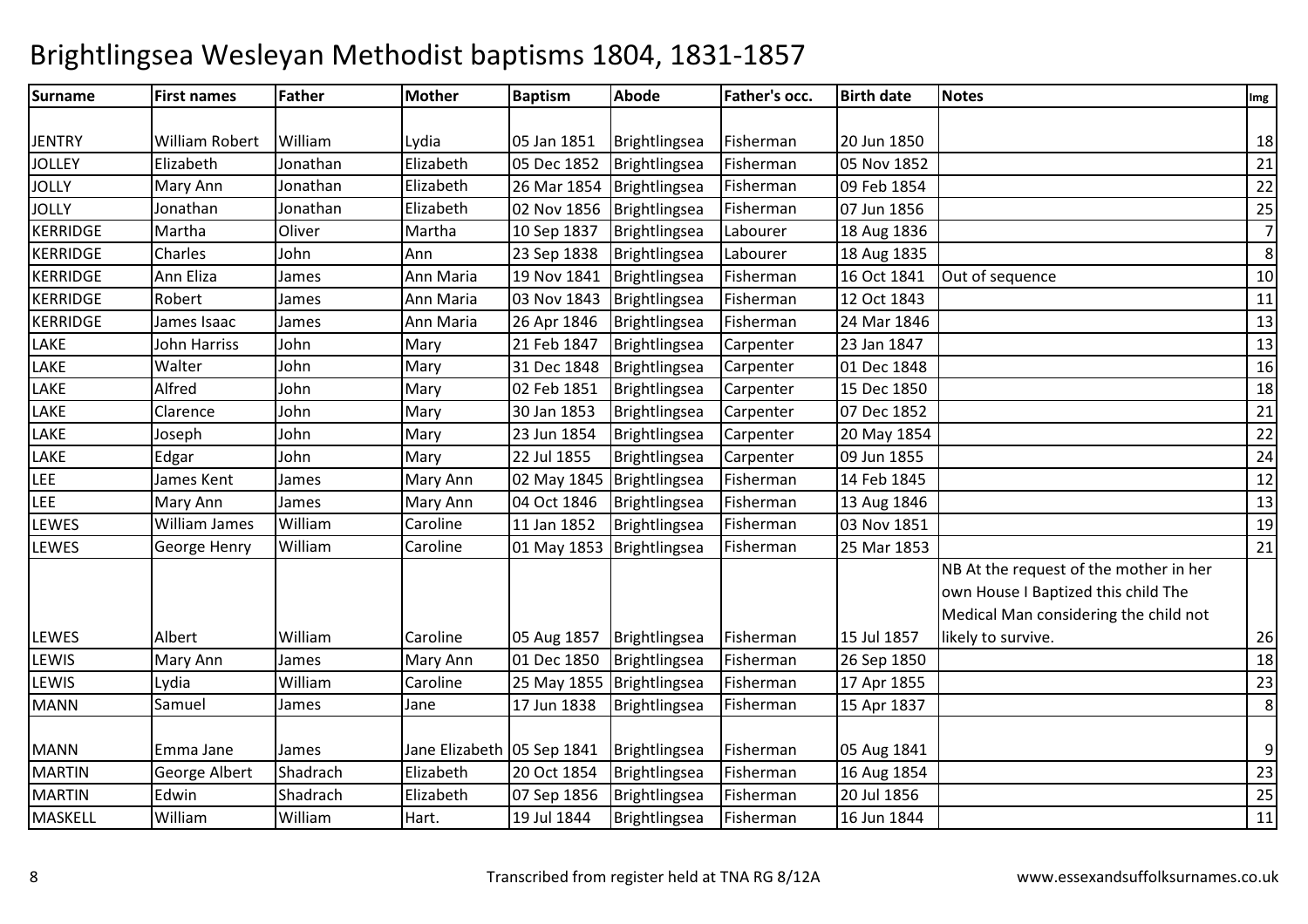| <b>Surname</b> | <b>First names</b>     | <b>Father</b> | <b>Mother</b>  | <b>Baptism</b> | Abode                       | <b>Father's occ.</b> | <b>Birth date</b> | <b>Notes</b>                               | Img            |
|----------------|------------------------|---------------|----------------|----------------|-----------------------------|----------------------|-------------------|--------------------------------------------|----------------|
| MASKELL        | George                 | William       | Harriett       | 17 Dec 1846    | Brightlingsea               | Fisherman            | 05 Nov 1846       |                                            | 13             |
| <b>METSON</b>  | Clarissa               | William       | Mary Ann       | 07 Nov 1841    | Brightlingsea               | Fisherman            | 28 Sep 1838       |                                            | 9              |
| <b>METSON</b>  | William                | William       | Mary Ann       | 07 Nov 1841    | Brightlingsea               | Fisherman            | 06 Oct 1840       |                                            | 9              |
| <b>METSON</b>  | James Edward           | William       | Mary Ann       | 15 Dec 1843    | Brightlingsea               | Fisherman            | 24 Oct 1843       |                                            | 11             |
| <b>MILLS</b>   | Sarah                  | John          | Sarah          |                | 06 May 1838   Brightlingsea | Mariner              | 15 Sep 1836       |                                            | $\overline{7}$ |
| <b>MILLS</b>   | James                  | James         | Ann            | 10 Sep 1841    | Brightlingsea               | Fisherman            | 12 Aug 1841       |                                            | 9              |
| <b>MILLS</b>   | Ann                    | James         | Ann            | 27 Oct 1844    | Brightlingsea               | Fisherman            | 24 Sep 1844       |                                            | 11             |
| <b>MILLS</b>   | Charlotte Jane         | James         | Ann            | 31 Oct 1847    | Brightlingsea               | Fisherman            | 20 Sep 1847       |                                            | 14             |
| <b>MILLS</b>   | Ellen                  | James         | Ann            | 03 Mar 1850    | Brightlingsea               | Fisherman            | 04 Feb 1850       |                                            | 17             |
| <b>MILLS</b>   | William                | William       | Caroline       | 01 Jun 1851    | Brightlingsea               | Fisherman            | 06 May 1851       |                                            | 19             |
| <b>MILLS</b>   | Walter                 | William       | Caroline       | 11 Feb 1855    | Brightlingsea               | Fisherman            | 19 Dec 1854       |                                            | 23             |
| <b>NORTON</b>  | Susan                  | Abraham       | Jemima         | 08 Jul 1832    | Brightlingsea               | Fisherman            | 28 Apr 1832       |                                            | 6              |
| <b>NORTON</b>  | Jemima                 | Abraham       | Jemima         | 22 Apr 1838    | Brightlingsea               | Fisherman            | 17 May *          | Year of birth hard to read - 1826 or 1836? | 7              |
| <b>NORTON</b>  | James                  | James         | Mary Ann       | 12 Jul 1840    | Brightlingsea               | Mariner              | 10 Jun 1840       |                                            | 8              |
| <b>NORTON</b>  | Abram                  | Abraham       | Jemima         | 09 Aug 1840    | Brightlingsea               | Fisherman            | 20 Jun 1840       |                                            | 9              |
| <b>NORTON</b>  | Mary Ann               | James         | Mary Ann       | 09 Jun 1843    | Brightlingsea               | Fisherman            | 04 Mar 1843       |                                            | 10             |
| <b>NORTON</b>  | Emma Susannah James    |               | Mary Ann       | 28 Sep 1845    | Brightlingsea               | Fisherman            | * Aug 1845        | Day of birth hard to read - 15th? 25th?    | 12             |
| <b>NORTON</b>  | Wellum John            | James         | Mary Ann       | 29 Oct 1848    | Brightlingsea               | Fisherman            | 28 Aug 1848       |                                            | 15             |
| <b>NORTON</b>  | Elijah Charles         | Elijah        | <b>Bethiah</b> | 01 Dec 1850    | Brightlingsea               | Fisherman            | 19 Oct 1850       |                                            | 18             |
| <b>NORTON</b>  | <b>Frederick Bruce</b> | Elijah        | Bethiah        | 01 Feb 1852    | Brightlingsea               | Fisherman            | 06 Dec 1851       |                                            | 20             |
| <b>NORTON</b>  | Sarah Norton           | James         | Martha         | 14 Mar 1852    | Brightlingsea               | Fisherman            | 07 Feb 1852       |                                            | 20             |
|                |                        |               |                |                |                             | Mariner &            |                   |                                            |                |
| <b>NURSE</b>   | Pamela                 | <b>Silas</b>  | Mary Ann       | 28 Oct 1849    | Brightlingsea               | fisherman            | 20 Jul 1849       |                                            | 16             |
| <b>NURSE</b>   | Sarah                  | William       | Sarah          | 04 Nov 1849    | Brightlingsea               | Fisherman            | 03 Oct 1849       |                                            | 16             |
| <b>NURSE</b>   | Jessey                 | James         | Hannah         | 23 Dec 1849    | Brightlingsea               | Fisherman            | 24 Oct 1849       |                                            | 17             |
| <b>NURSE</b>   | James William          | James         | Hannah         | 07 May 1852    | Brightlingsea               | Fisherman            | 27 Feb 1852       |                                            | 20             |
| <b>NURSE</b>   | Eliza Naomi            | William       | Sarah          | 05 Sep 1852    | Brightlingsea               | Fisherman            | 12 Aug 1852       |                                            | 20             |
| <b>NURSE</b>   | John                   | William       | Sarah          | 07 Jan 1855    | Brightlingsea               | Fisherman            | 11 Dec 1854       |                                            | 23             |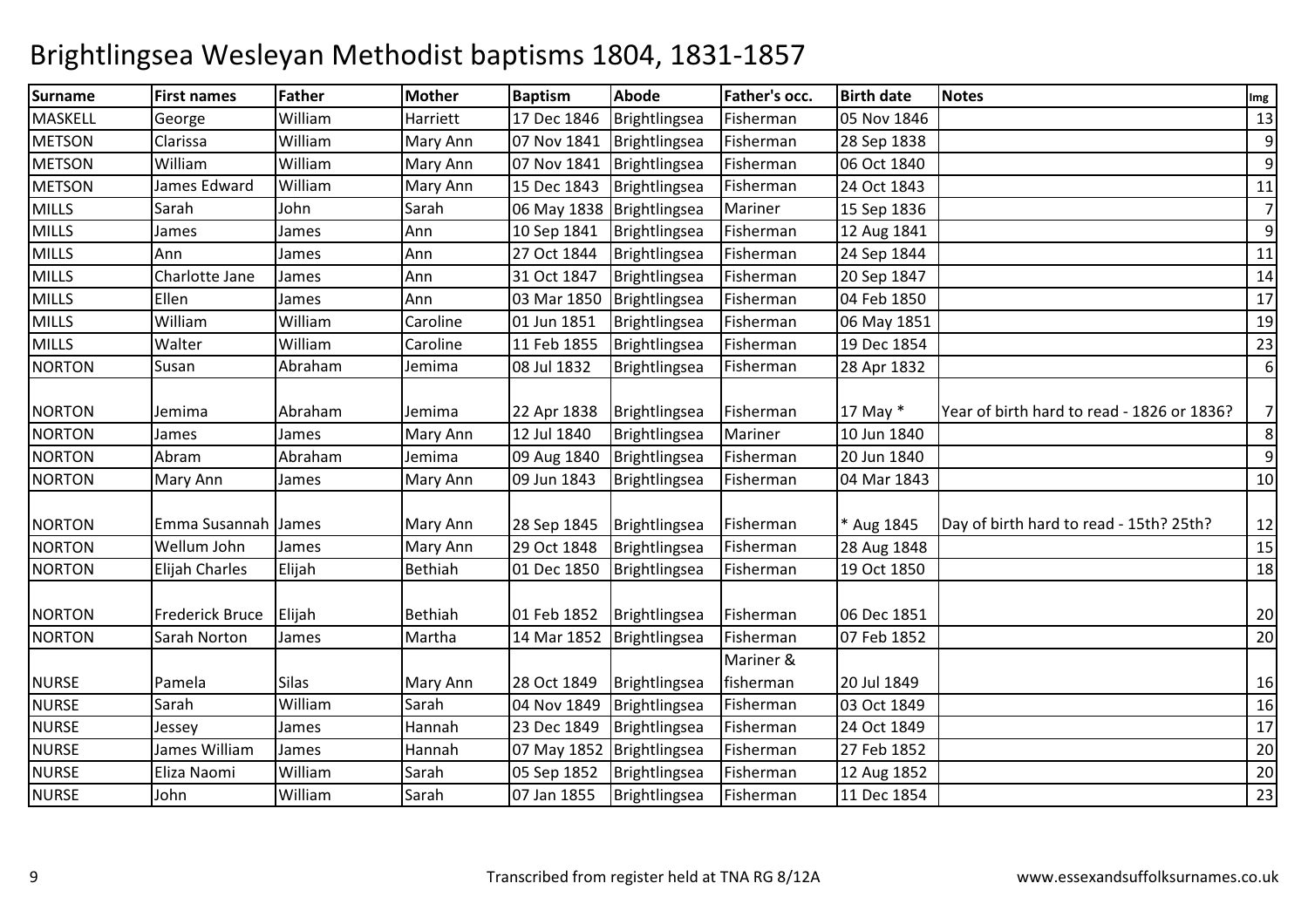| <b>Surname</b>  | <b>First names</b>     | <b>Father</b>       | <b>Mother</b> | <b>Baptism</b>            | Abode                     | Father's occ. | <b>Birth date</b> | <b>Notes</b>                     | Img            |
|-----------------|------------------------|---------------------|---------------|---------------------------|---------------------------|---------------|-------------------|----------------------------------|----------------|
|                 |                        |                     |               |                           |                           | Mariner &     |                   |                                  |                |
| <b>NURSE</b>    | David Rochford         | <b>Silus</b>        | Mary Ann      | 07 Dec 1856               | Brightlingsea             | fisherman     | 23 Sep 1856       |                                  | 26             |
| <b>OLIVEFER</b> | Samuel Sadler          | Samuel              | Harriet       | 28 Jan 1838               | Brightlingsea             | Fisherman     | 02 Dec 1837       |                                  | $\overline{7}$ |
|                 | George                 |                     |               |                           |                           |               |                   |                                  |                |
| <b>OLIVEFER</b> | Springate              | Samuel              | Harriett      | 21 Jun 1840               | Brightlingsea             | Fisherman     | 11 May 1840       |                                  | 8              |
| <b>OLIVEFER</b> | Edmund                 | Samuel              | Harriet       | 30 Oct 1842               | Brightlingsea             | Fisherman     | * Sep 1842        | Day of birth hard to read - 6th? | 10             |
|                 |                        |                     |               |                           |                           |               |                   |                                  |                |
| <b>OLIVEFER</b> | <b>Harriet Rebecca</b> | Samuel              | Harriet       | 13 Feb 1846               | Brightlingsea             | Fisherman     | 06 Nov 1845       |                                  | 13             |
| <b>OLIVEFER</b> | <b>William Henry</b>   | Samuel              | Harriet       | 15 Apr 1849               | Brightlingsea             | Fisherman     | 24 Feb 1849       |                                  | 16             |
| ORMAN           | Isaac                  | John                | Mary          | 21 Aug 1831               | Brightlingsea             | Labourer      | 02 Aug 1831       |                                  | 6              |
| <b>ORMAN</b>    | Jacob                  | Jacob               | Susannah      | 01 Apr 1832               | Brightlingsea             | Fisherman     | 15 Jun 1828       |                                  | 6              |
|                 | Jonathan               |                     |               |                           |                           |               |                   |                                  |                |
| PAGE            | Wenlock                | Jonathan            | Ellen         | 05 Jul 1857               | Brightlingsea             | Fisherman     | 08 May 1857       |                                  | 26             |
| <b>PEGGS</b>    | John                   | Thomas John         | Mary Ann      | 18 Jan 1835               | Brightlingsea             | Fisherman     | 24 Dec 1834       |                                  | $\overline{7}$ |
| PEGGS           | Nancy                  | Thomas John         | Mary Ann      | 21 May 1837               | Brightlingsea             | Fisherman     | 21 Mar 1837       |                                  | $\overline{7}$ |
| PEGGS           | Closson                | Thos. John          | Mary Ann      | 05 May 1839 Brightlingsea |                           | Mariner       | 17 Mar 1839       |                                  | 8              |
| PEGGS           | Cornelius              | Thomas John         | Ann           | 10 Mar 1841               | Brightlingsea             | Fisherman     | 08 Feb 1841       | Out of sequence                  | 10             |
| PEGGS           | James Weller           | Thomas John         | Mary Ann      | 07 Jun 1844               | Brightlingsea             | Fisherman     |                   |                                  | 11             |
| PEGGS           | Closson                | Thomas John         | Mary Ann      | 25 Sep 1846               | Brightlingsea             | Fisherman     | 29 Aug 1846       |                                  | 13             |
| PEGGS           | Lydia                  | Thomas John         | Mary Ann      | 23 Jun 1848               | Brightlingsea             | Fisherman     | 27 May 1848       |                                  | 15             |
| <b>PEGGS</b>    | Henry                  | Thos. John          | Mary Ann      | 05 Jan 1851               | Brightlingsea             | Fisherman     | 28 Nov 1850       |                                  | 18             |
| <b>PITTOCK</b>  | Elizabeth Ann          | Daniel              | Sarah Ann     | 20 Jul 1856               | Brightlingsea             | Mariner       | 05 Apr 1856       |                                  | 25             |
|                 |                        |                     |               |                           |                           | Fisherman &   |                   |                                  |                |
| <b>POLLEY</b>   | <b>Alice Mary</b>      | <b>Hazel Salmon</b> | Mary          |                           | 30 May 1856 Brightlingsea | mariner       | 03 Apr 1856       |                                  | 25             |
| <b>POLLY</b>    | Hazel                  | Hazel Salmon        | Mary          | 09 Jun 1843               | Brightlingsea             | Fisherman     | 08 Apr 1843       |                                  | 10             |
|                 |                        |                     |               |                           |                           | Fisherman &   |                   |                                  |                |
| <b>POLLY</b>    | Mahala Ann             | <b>Hazel Salmon</b> | Mary          | 07 May 1847               | Brightlingsea             | mariner       | 22 Feb 1847       |                                  | 14             |
|                 |                        |                     |               |                           |                           | Fisherman &   |                   |                                  |                |
| <b>POLLY</b>    | <b>Eleanor Sadler</b>  | <b>Hazel Salmon</b> | Mary          | 31 Aug 1849               | Brightlingsea             | mariner       | 04 May 1849       |                                  | 16             |
|                 |                        |                     |               |                           |                           | Fisherman &   |                   |                                  |                |
| <b>POLLY</b>    | Jabez Salmon           | <b>Hazel Salmon</b> | Mary          | 07 May 1852 Brightlingsea |                           | mariner       |                   |                                  | 20             |
| <b>PRIOR</b>    | Ellen Jane             | William             | Ellen         | 13 Oct 1848               | Brightlingsea             | Fisherman     | 23 Jun 1848       |                                  | 15             |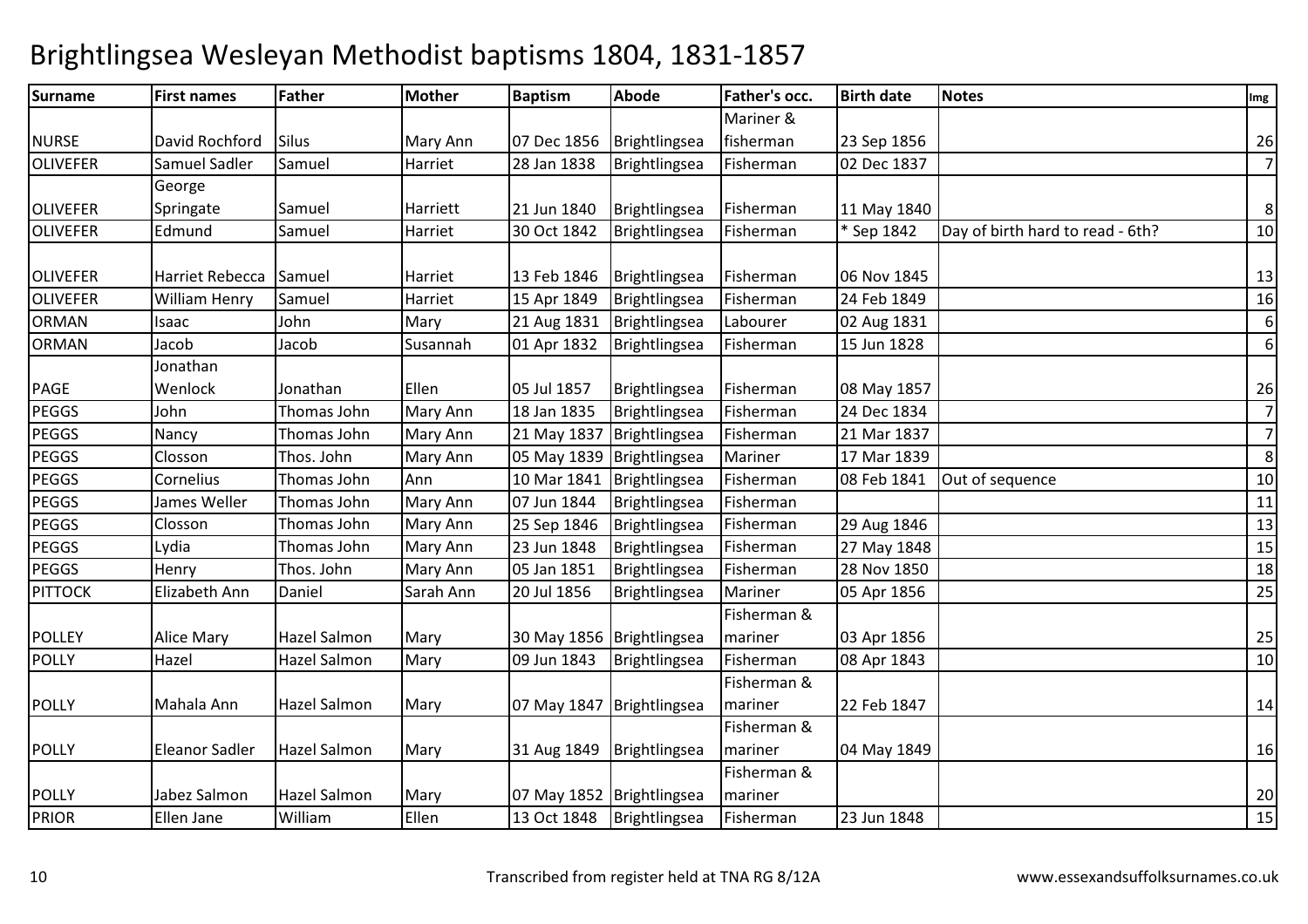| <b>Surname</b>    | <b>First names</b>      | <b>Father</b>       | <b>Mother</b>             | <b>Baptism</b> | Abode                       | Father's occ.                | <b>Birth date</b> | <b>Notes</b>                                            | Img            |
|-------------------|-------------------------|---------------------|---------------------------|----------------|-----------------------------|------------------------------|-------------------|---------------------------------------------------------|----------------|
| <b>PRIOR</b>      | Caroline Fitts?         | Ambrose             | Caroline                  | 30 Jul 1854    | Brightlingsea               | Fisherman                    | 26 May 1854       |                                                         | 22             |
| <b>PRIOR</b>      | Walter Benjamin Ambrose |                     | Caroline                  | 03 Jun 1856    | Brightlingsea               | Fisherman                    | 12 May 1856       |                                                         | 25             |
| <b>PRIOR</b>      | Benjamin Walter Ambrose |                     | Caroline                  | 05 Jul 1857    | Brightlingsea               | Fisherman                    | 08 Jun 1857       |                                                         | 26             |
| <b>PROUD</b>      | William Henry           | William             | Mary Ann                  | 11 Jun 1841    | Brightlingsea               | Fisherman                    | 04 Apr 1841       |                                                         | 9              |
| <b>PROUD</b>      | <b>Alfred James</b>     | William             | Mary Ann                  | 15 Dec 1843    | Brightlingsea               | Fisherman                    | 15 Oct 1843       |                                                         | 11             |
| <b>READ</b>       | <b>Walter Pratt</b>     | Walter              | Jemima                    | 15 Jul 1836    | Brightlingsea               | Officer of<br>Customs        | 31 May 1836       |                                                         | $\overline{7}$ |
| <b>READ</b>       | Emma                    | Walter              | Jemima                    | 11 Mar 1838    | Brightlingsea               | Officer of<br>Customs        | 29 Jan 1838       |                                                         | $\overline{7}$ |
| <b>READ</b>       | Rebecca Ann             | Walter              | Jemima                    | 17 Jul 1840    | Brightlingsea               | Officer of<br><b>Customs</b> | 07 Apr 1840       |                                                         | 8              |
| <b>RICHARDSON</b> | <b>Albert William</b>   | Thomas              | Elizabeth                 | 28 Sep 1845    | Brightlingsea               | Fisherman                    | 23 Jul 1845       |                                                         | 13             |
| <b>RICHARDSON</b> | <b>Alfred Challis</b>   | Thomas              | Elizabeth                 | 05 Jan 1851    | Brightlingsea               | Fisherman                    | 23 Sep 1850       |                                                         | 18             |
| <b>RICHARDSON</b> | Selina                  | Thomas              | Elizabeth                 | 01 May 1853    | Brightlingsea               | Fisherman                    | 18 Feb 1853       |                                                         | 21             |
| <b>RICHARDSON</b> | Fredrick                | Charles Joseph      | Elizabeth                 | 30 Sep 1855    | Brightlingsea               | Fisherman                    | 27 Aug 1855       |                                                         | 24             |
| RICHARDSON        | Kate Mary               | <b>Edward James</b> | Esther Bowter 14 Nov 1856 |                | Brightlingsea               | Fisherman                    | 27 Sep 1856       |                                                         | 25             |
| <b>ROBERTS</b>    | Mary                    | William             | Susan                     |                | 08 May 1836   Brightlingsea | Labourer                     | 09 Apr 1836       |                                                         | $\overline{7}$ |
| <b>ROPER</b>      | John William            | John                | Eliza                     | 12 Dec 1845    | Brightlingsea               | Fisherman                    | 21 Oct 1845       |                                                         | 13             |
| <b>ROPER</b>      | Elizabeth               | John                | Eliza                     | 02 Jul 1848    | Brightlingsea               | Fisherman                    | 02 Jun 1848       |                                                         | 15             |
| <b>ROPER</b>      | Joseph                  | John                | Eliza                     | 25 Aug 1850    | Brightlingsea               | Fisherman                    | 15 Jul 1850       |                                                         | 17             |
| <b>ROPER</b>      | Alfred                  | John                | Eliza                     |                | 08 May 1853 Brightlingsea   | Fisherman                    | 02 Apr 1853       |                                                         | 21             |
| <b>ROPER</b>      | Jabes                   | John                | Eliza                     |                | 27 May 1855   Brightlingsea | Fisherman                    | 29 Apr 1855       |                                                         | 24             |
| <b>ROSE</b>       | Kessiah                 | George              | Kessiah                   | 10 Sep 1837    | Brightlingsea               | Labourer                     | 25 Jul 1837       |                                                         | 7              |
| <b>ROSE</b>       | Mary Ann                | John                | Mary Ann                  | 05 Nov 1837    | Brightlingsea               | Wheelwright                  | 24 Aug 1835       |                                                         | $\overline{7}$ |
| <b>ROSE</b>       | Charlotte               | John                | Mary Ann                  | 05 Nov 1837    | Brightlingsea               | Wheelwright                  | 02 Oct 1837       |                                                         | $\overline{7}$ |
| <b>ROSE</b>       | John                    | John                | Mary Ann                  | * Dec 1839     | Brightlingsea               | Wheelwright                  | 29 Aug 1839       | Day of baptism not in register, month and<br>year only. | 8              |
| <b>ROSE</b>       | Elizabeth               | George              | Keziah                    | 19 Sep 1841    | Brightlingsea               | Labourer                     | 20 Aug 1841       |                                                         | 9              |
| <b>ROSE</b>       | Sarah Ann               | John                | Mary Ann                  | 12 Dec 1841    | Brightlingsea               | Wheelwright                  | 12 Nov 1841       |                                                         | 9              |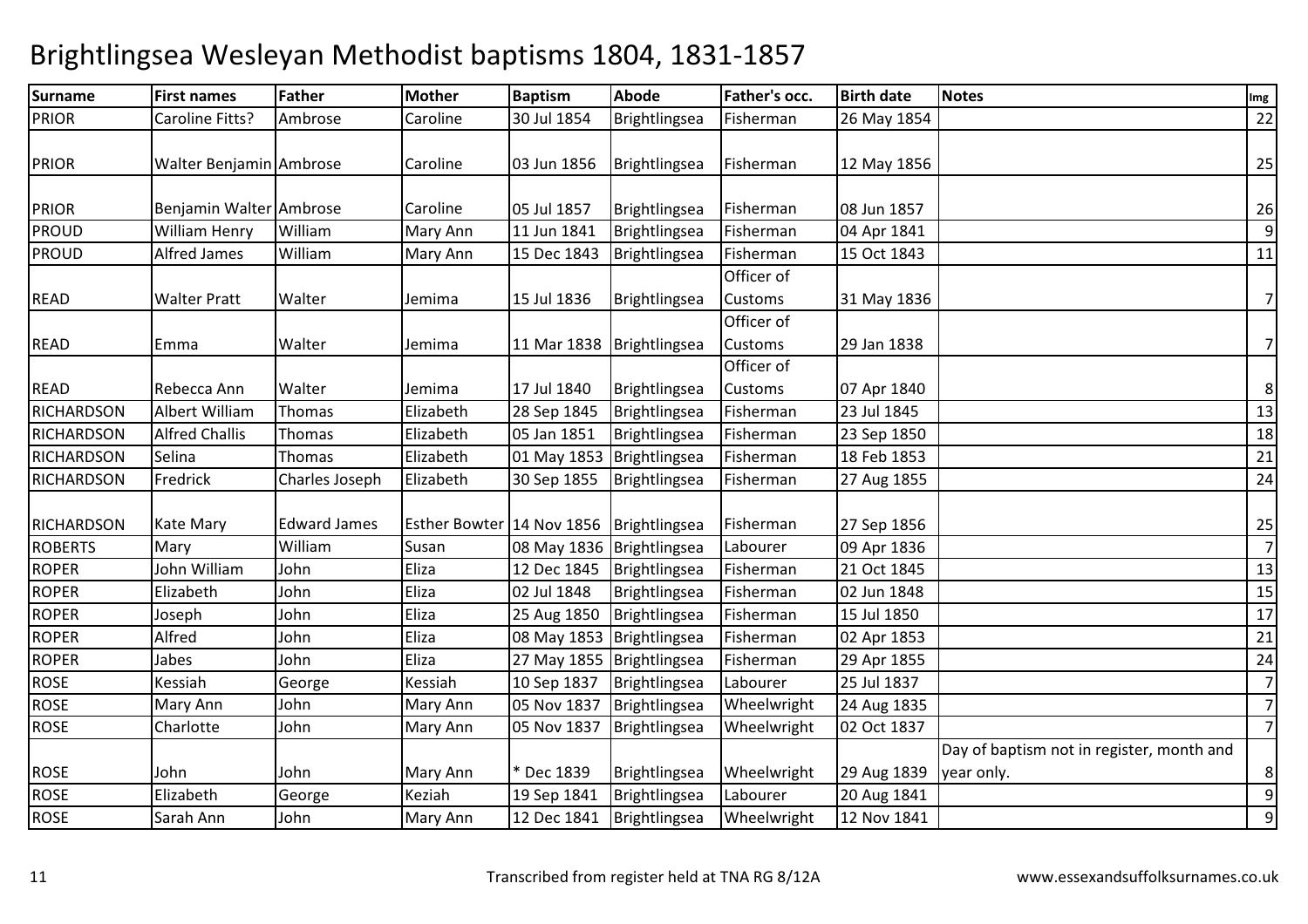| <b>Surname</b>  | <b>First names</b> | <b>Father</b>        | Mother                                      | <b>Baptism</b> | Abode         | Father's occ. | <b>Birth date</b> | <b>Notes</b>                                                                                                                                               | Img |
|-----------------|--------------------|----------------------|---------------------------------------------|----------------|---------------|---------------|-------------------|------------------------------------------------------------------------------------------------------------------------------------------------------------|-----|
| <b>ROSE</b>     | George             | George               | Keziah                                      | 01 Jun 1851    | Brightlingsea | Labourer      | 23 Mar 1851       |                                                                                                                                                            | 19  |
|                 |                    |                      |                                             |                |               |               |                   | NB At the request of the parents I baptized                                                                                                                |     |
|                 |                    |                      |                                             |                |               |               |                   | this child in their own House. It lived but a                                                                                                              |     |
|                 |                    |                      |                                             |                |               |               |                   | few hours after and was buried as if still                                                                                                                 |     |
| <b>ROSE</b>     | Charles            | James                | Mary Ann                                    | 15 Sep 1857    | Brightlingsea | Labourer      | 13 Sep 1857       | born.                                                                                                                                                      | 26  |
| RUFFELL         | Emily              | Ambrose              | Mary Ann                                    | 08 Jun 1856    | Brightlingsea | Farmer        | 20 May 1856       |                                                                                                                                                            | 25  |
| <b>SAWYER</b>   | Martha             | Thomas               | Martha                                      | 31 Oct 1847    | Brightlingsea | Fisherman     | 19 Sep 1847       |                                                                                                                                                            | 14  |
| <b>SAWYER</b>   | Thomas John        | Thomas               | Martha                                      | 25 Mar 1849    | Brightlingsea | Fisherman     | 21 Feb 1849       |                                                                                                                                                            | 16  |
| SAWYER          | Martha Jemima      | Thomas               | Jemima                                      | 25 Aug 1854    | Brightlingsea | Fisherman     | 14 Jun 1854       |                                                                                                                                                            | 22  |
| SAWYER          | Agnes              | Thomas               | Jemima                                      | 21 Jul 1856    | Brightlingsea | Fisherman     | 13 Jul 1856       | Agnes and Emily, of NB At the ernest<br>request of the Parents at their own house I<br>baptized these Twin Infants symptoms<br>being unfavourable to life. | 25  |
| <b>SAWYER</b>   | Emily              | Thomas               | Jemima                                      | 21 Jul 1856    | Brightlingsea | Fisherman     | 13 Jul 1856       | Agnes and Emily, of NB At the ernest<br>request of the Parents at their own house I<br>baptized these Twin Infants symptoms<br>being unfavourable to life. | 25  |
|                 |                    |                      |                                             |                |               | Miller &      |                   |                                                                                                                                                            |     |
| <b>SCRUTTON</b> | Ann Elizabeth      | <b>Osmond Palmer</b> | Elizabeth Ann   25 May 1855   Brightlingsea |                |               | Farmer        | 08 Apr 1855       |                                                                                                                                                            | 23  |
| <b>SEAGER</b>   | Charles William    | Elijah               | Susanna                                     | 22 Aug 1856    | Brightlingsea | Fisherman     | 12 Jul 1856       |                                                                                                                                                            | 25  |
| <b>SEAMAN</b>   | George             | William              | Isabell                                     | 02 Jun 1839    | Brightlingsea | Labourer      | 03 May 1839       |                                                                                                                                                            | 8   |
| <b>SEAMAN</b>   | James              | William              | Isabella                                    | 18 Apr 1841    | Brightlingsea | Labourer      | * Mar 1840        | Day of birth hard to read - 15th? 18th?                                                                                                                    | 9   |
| <b>SEAMAN</b>   | Samuel             | William              | Isabella                                    | 24 Nov 1844    | Brightlingsea | Labourer      | 05 May 1843       |                                                                                                                                                            | 11  |
| <b>SEAMAN</b>   | Arthur             | William              | Isabela                                     | 14 Sep 1845    | Brightlingsea | Labourer      | 02 Aug 1845       |                                                                                                                                                            | 12  |
| <b>SEAMAN</b>   | Cicely             | William              | Isabella                                    | 18 Jun 1848    | Brightlingsea | Labourer      | 18 May 1848       |                                                                                                                                                            | 15  |
| <b>SHARP</b>    | George Gilders     | George               | Sarah Ann                                   | 14 Sep 1855    | Brightlingsea | Fisherman     |                   |                                                                                                                                                            | 24  |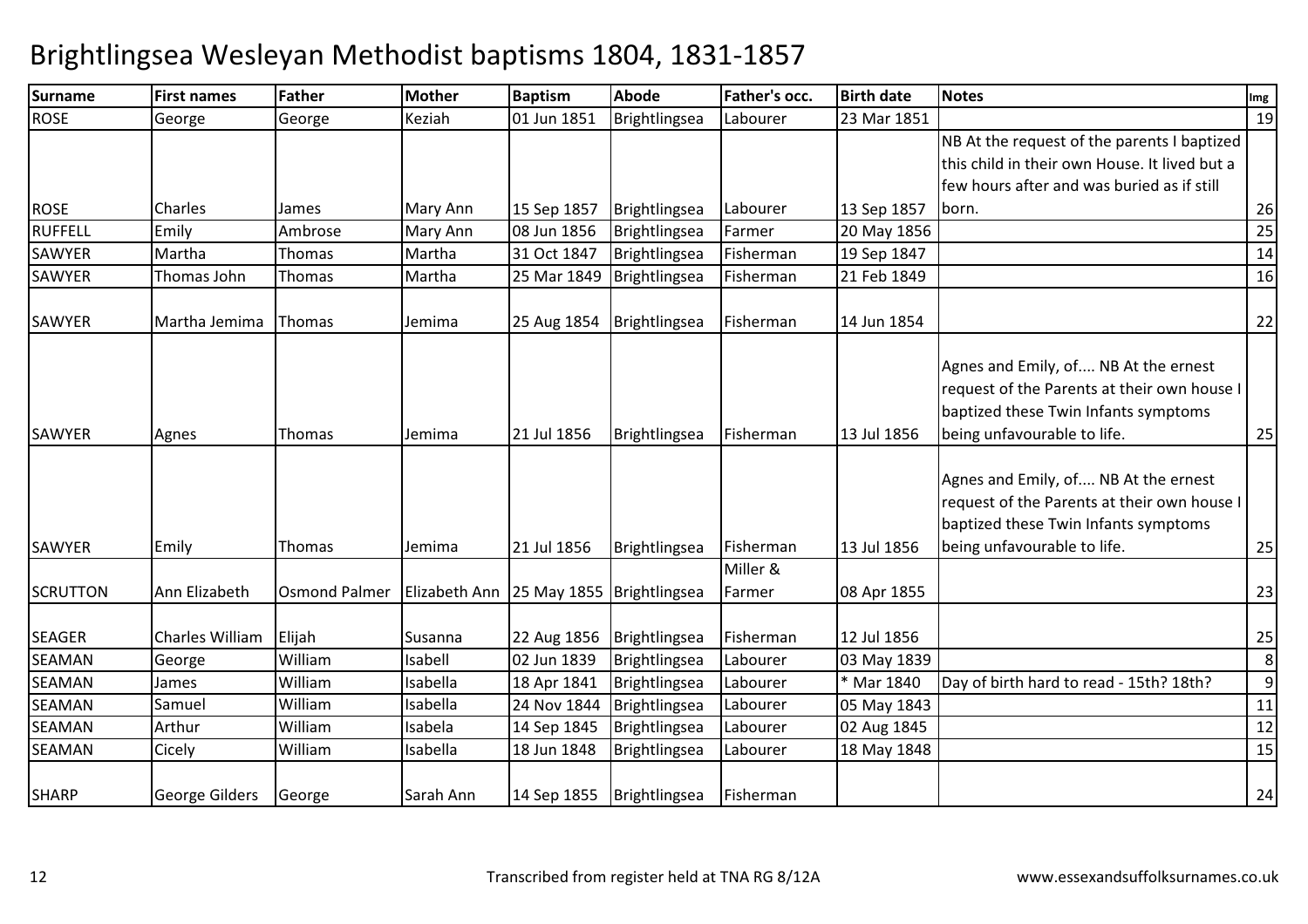| <b>Surname</b>   | <b>First names</b>   | Father                   | <b>Mother</b> | <b>Baptism</b>              | <b>Abode</b>                | Father's occ. | <b>Birth date</b> | <b>Notes</b>                             | Img            |
|------------------|----------------------|--------------------------|---------------|-----------------------------|-----------------------------|---------------|-------------------|------------------------------------------|----------------|
|                  |                      |                          | Sarah         |                             |                             |               |                   |                                          |                |
| <b>SHARPE</b>    | <b>Emily Sarah</b>   | George                   | Elizabeth     | 11 Apr 1852                 | Brightlingsea               | Fisherman     | 04 Feb 1852       |                                          | 20             |
|                  |                      |                          |               |                             |                             | Officer of    |                   |                                          |                |
| <b>SMALL</b>     | Caroline             | William                  | Jemima        | 08 Apr 1838                 | Brightlingsea               | Coastguard    | 30 Jan 1838       |                                          | $\overline{7}$ |
|                  |                      |                          |               |                             |                             | Preventive    |                   |                                          |                |
| <b>SMALL</b>     | John Thomas          | William                  | Louisa        | 08 Jul 1842                 | Brightlingsea               | Service       | 07 Jun 1839       |                                          | 10             |
|                  |                      |                          |               |                             |                             | Preventive    |                   |                                          |                |
| <b>SMALL</b>     | Isaih?               | William                  | Louisa        | 08 Jul 1842                 | Brightlingsea               | Service       | 13 Jun 1842       |                                          | 10             |
| <b>SMALL</b>     | <b>Richard Ridge</b> | William                  | Jemima        | 05 Jan 1845                 | Brightlingsea               | Coastguard    | 27 Oct 1844       |                                          | 12             |
| <b>SMITH</b>     | Eliza                | John                     | Ann           | 25 Feb 1838                 | Brightlingsea               | Fisherman     | 29 Dec 1837       |                                          | $\overline{7}$ |
| <b>SMITH</b>     | Elizabeth            | George                   | Elizabeth     | 17 Aug 1845                 | Brightlingsea               | Fisherman     | 28 Jul 1845       |                                          | 12             |
| SMITH            | Lucy Elizabeth       | Robert                   | Lucy          | 26 Jun 1846                 | Brightlingsea               | Fisherman     | 05 Jun 1846       |                                          | 13             |
| <b>SMITH</b>     | Robert James         | Robert                   | Lucy          | 21 Dec 1849                 | Brightlingsea               | Mariner       | 07 Nov 1849       |                                          | 17             |
| <b>SMITH</b>     | George William       | Robert                   | Lucy          | 18 Jun 1854                 | Brightlingsea               | Mariner       | 26 May 1854       |                                          | 22             |
| <b>SOUTHGATE</b> | Rebecca              | John                     | Rebecca       | 08 Jun 1856                 | Brightlingsea               | Fisherman     | 10 May 1856       |                                          | 25             |
|                  |                      |                          |               |                             |                             | Mariner &     |                   |                                          |                |
| <b>TABOR</b>     | Alfred William       | Joseph Matthew Catharine |               | 25 May 1845   Brightlingsea |                             | merchant      | 30 Apr 1845       |                                          | 12             |
| <b>TABOR</b>     | Lydia                | Joseph Matthew Catherine |               | 23 Apr 1847                 | Brightlingsea               | Merchant      | 26 Mar 1847       |                                          | 14             |
| <b>TAYLOR</b>    | Sarah                | John                     | Edy           |                             | 05 May 1839   Brightlingsea | Labourer      | 07 Apr 1839       |                                          | 8              |
| <b>TAYLOR</b>    | Hannah               | John                     | Edey          | 13 Nov 1842                 | Brightlingsea               | Labourer      | 26 Oct 1842       |                                          | 10             |
| <b>TAYLOR</b>    | Isaac                | John                     | Edey          | 06 Jul 1845                 | Brightlingsea               | Labourer      | 24 Mar 1845       |                                          | 12             |
| <b>TAYLOR</b>    | Charlotte Lee        | Daniel                   | Charlotte     | 09 Mar 1856                 | Brightlingsea               | Fisherman     | 10 Jan 1856       |                                          | 24             |
| <b>TAYLOR</b>    | Sarah                | <b>Robert Ezekiel</b>    | Mary Ann      | 13 Jul 1856                 | Brightlingsea               | Fisherman     | 11 May 1856       |                                          | 25             |
| <b>TODD</b>      | William              | William                  | Sarah         | 16 Nov 1851                 | Brightlingsea               | Fisherman     | 12 Sep 1851       |                                          | 19             |
| <b>WATCHAM</b>   | Eliza                | Jonathan                 | Eliza         | 25 Aug 1850                 | Brightlingsea               | Fisherman     | 14 Jun 1850       |                                          | 17             |
| <b>WATCHAM</b>   | Elizabeth            | Jonathan                 | Eliza         | 03 Oct 1852                 | Brightlingsea               | Fisherman     | 02 Sep 1852       |                                          | 21             |
| <b>WATCHAM</b>   | Jonathan             | Jonathan                 | Eliza         | 16 Jul 1854                 | Brightlingsea               | Fisherman     | 17 Apr 1854       |                                          | 22             |
|                  |                      |                          |               |                             |                             |               |                   | NB At the request of the Mother in their |                |
|                  |                      |                          |               |                             |                             |               |                   | own house I baptized this child it not   |                |
| <b>WATCHAM</b>   | William              | Jonathan                 | Eliza         |                             | 28 Mar 1857   Brightlingsea | Fisherman     | 25 Mar 1857       | appearing likely to live.                | 26             |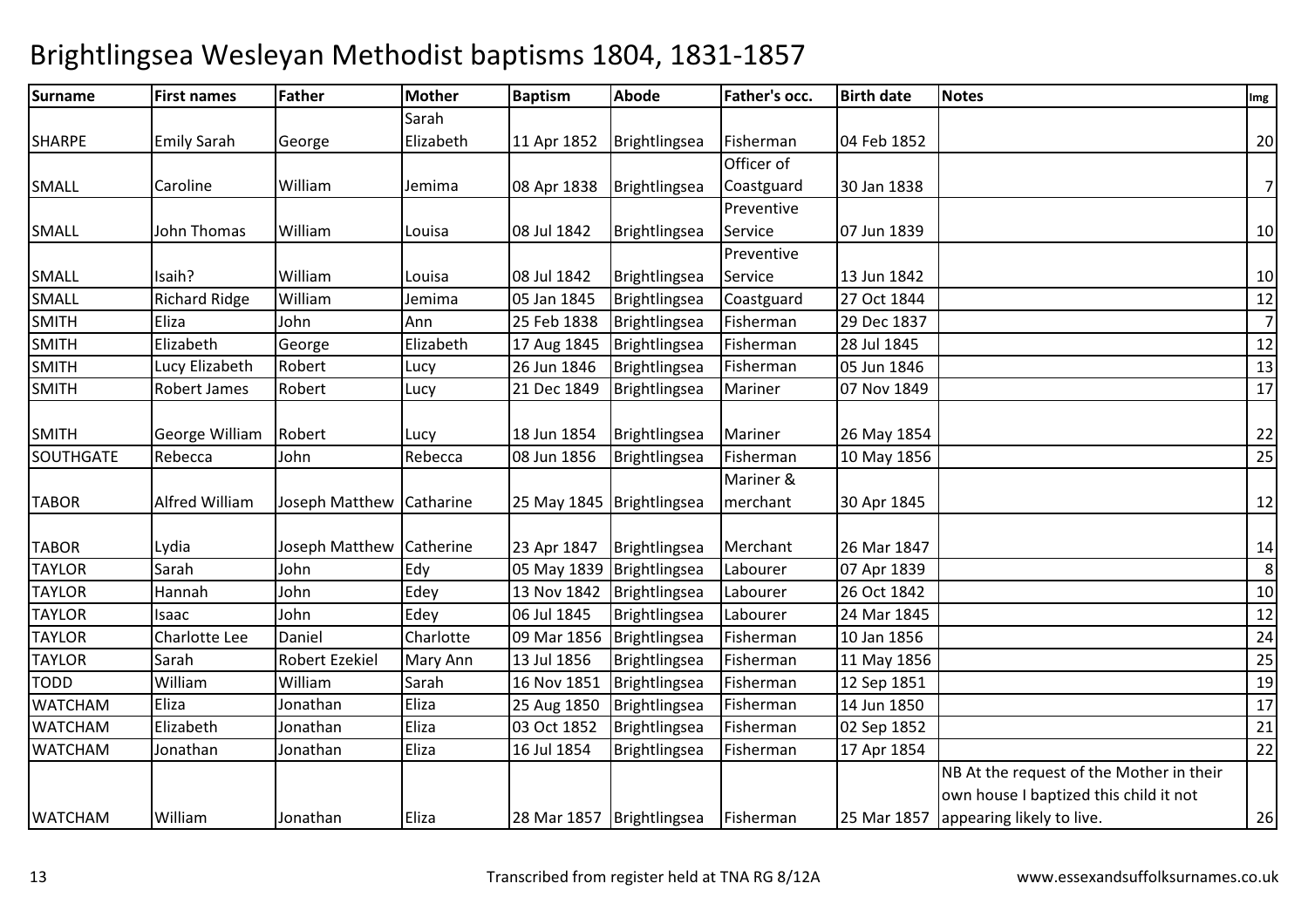| <b>Surname</b> | <b>First names</b>    | Father                                 | <b>Mother</b>                             | <b>Baptism</b> | Abode                       | Father's occ.      | <b>Birth date</b> | <b>Notes</b>                                                          | Img |
|----------------|-----------------------|----------------------------------------|-------------------------------------------|----------------|-----------------------------|--------------------|-------------------|-----------------------------------------------------------------------|-----|
| <b>WEAVERS</b> | <b>Thomas Charles</b> | Thomas Charles                         | Elizabeth                                 | 26 Jun 1846    | Brightlingsea               | Fisherman          | 19 May 1846       |                                                                       | 13  |
| <b>WEAVERS</b> | George Alfred         | <b>Thomas Charles</b>                  | Elizabeth                                 | 18 Jun 1848    | Brightlingsea               | Fisherman          | 25 May 1848       |                                                                       | 15  |
| <b>WEAVERS</b> | Henrietta             | George                                 | Henrietta                                 | 11 Feb 1849    | Brightlingsea               | Fisherman          | 30 Dec 1848       | Surname given as "Weavers or Wevears."                                | 16  |
| <b>WEAVERS</b> | George                | George                                 | Henrietta                                 | 13 Apr 1851    | Brightlingsea               | Fisherman          | 05 Feb 1851       |                                                                       | 18  |
| <b>WELLUM</b>  | <b>Thomas Walter</b>  | Thomas                                 | Sarah Rebecca 28 Oct 1842                 |                | Brightlingsea               | Fisherman          | 22 Sep 1842       | NB: This child died and was buried in the<br>Churchyard               | 10  |
| <b>WELLUM</b>  | <b>Thomas George</b>  | Thomas Walter                          | Sarah Rebecca 10 May 1844   Brightlingsea |                |                             | Fisherman          | 16 Feb 1844       |                                                                       | 11  |
| <b>WELLUM</b>  | John                  | Thos. Walter                           | Sarah Rebecca 13 Feb 1846                 |                | Brightlingsea               | Fisherman          | 04 Jan 1846       |                                                                       | 13  |
| WELLUM         | Walter                | <b>Thomas Walter</b>                   | Sarah Rebecca 14 Apr 1850                 |                | Brightlingsea               | Fisherman          | 28 Jan 1850       |                                                                       | 17  |
| WELLUM         | Ellen Jane            | John                                   | Susannah                                  | 24 Apr 1857    | Brightlingsea               | Oyster<br>merchant | 13 Jan 1857       |                                                                       | 26  |
| <b>WENT</b>    | <b>Mary Ann</b>       | James                                  | Mary Ann                                  | 12 Sep 1847    | Brightlingsea               | Mariner            | 25 Aug 1844       |                                                                       | 14  |
| <b>WENT</b>    | Edgar                 | James                                  | Mary Ann                                  | 12 Sep 1847    | Brightlingsea               | Mariner            | 09 Jun 1847       |                                                                       | 14  |
| <b>WENT</b>    | Jannett               | Benjamin                               | Jessey                                    | 07 May 1852    | Brightlingsea               | Sailmaker          | 10 Apr 1852       |                                                                       | 20  |
| <b>WENT</b>    | Jessey                | James                                  | Mary Ann                                  |                | 13 Mar 1853   Brightlingsea | Mariner            | 06 Dec *          | Year of birth given as 1853, but must be a<br>mistake. Probably 1852. | 21  |
| <b>WENT</b>    | Edwin                 | Benjamin                               | Jesse                                     | 29 Jul 1853    | Brightlingsea               | Sailmaker          | 05 Jul 1853       |                                                                       | 22  |
| <b>WENT</b>    | Benjamin              | Benjamin                               | Jessey                                    | 19 Sep 1854    | Brightlingsea               | Sailmaker          | 18 Aug 1854       |                                                                       | 23  |
| <b>WENT</b>    | Jessey                | Benjamin                               | Jessey                                    | 14 Mar 1856    | Brightlingsea               | Sailmaker          | 13 Feb 1856       |                                                                       | 24  |
| <b>WOOD</b>    | <b>Margaret Page</b>  | Robert                                 | Margaret                                  | 02 Feb 1851    | Brightlingsea               | Fisherman          | 19 Oct 1850       |                                                                       | 18  |
| <b>WOODS</b>   |                       | Benjamin Joseph Benjamin Joseph Hannah |                                           | 07 Nov 1847    | Brightlingsea               | Fisherman          | 12 Oct 1847       |                                                                       | 14  |
| <b>WOODS</b>   | Hannah<br>Catherine   | Thomas John                            | <b>Mary Ann</b>                           | 26 Jan 1849    | Brightlingsea               | Fisherman          | 19 Dec 1848       |                                                                       | 16  |
| <b>WOODS</b>   |                       | Hannah Jemima Benjamin Joseph Hannah   |                                           | 16 Jun 1850    | Brightlingsea               | Fisherman          | 17 Apr 1850       |                                                                       | 17  |